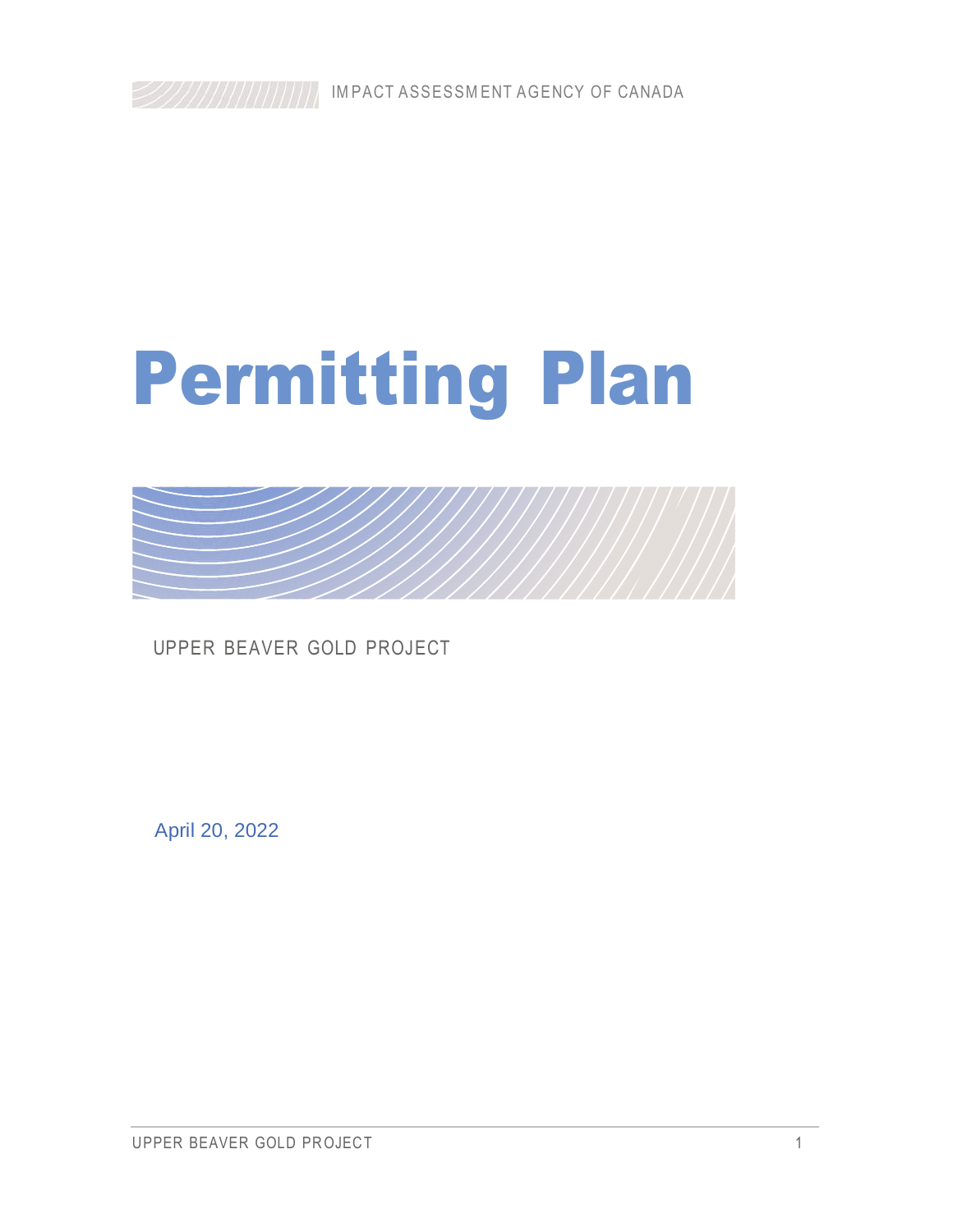# Table of Contents

| 1.   |                                                                                                                                                     |
|------|-----------------------------------------------------------------------------------------------------------------------------------------------------|
| 2.   |                                                                                                                                                     |
| 3.   | Required Regulatory Instruments Identification and Justification 3                                                                                  |
| 3.1. | Authorization under paragraphs 34.4(2)(b) or 35(2)(b) of the Fisheries Act4                                                                         |
| 3.2. | Authorization to use waters frequented by fish as a Tailings Impoundment<br>Area under subsection 5(1) of the Metal and Diamond Mining Effluent     |
| 3.3. |                                                                                                                                                     |
| 3.4. | License for explosives and magazines under subsection 7(1) of the                                                                                   |
| 3.5. | Authorization under subsection 73(1) of the Species at Risk Act5                                                                                    |
| 4.   |                                                                                                                                                     |
| 5.   |                                                                                                                                                     |
| 6.   |                                                                                                                                                     |
|      | Appendix 1. Information on Potentially Applicable Regulatory Instruments 8                                                                          |
|      | A1. Authorization under paragraphs 34.4(2)(b) or 35(2)(b) of the Fisheries Act8                                                                     |
|      | A2. Authorization to use waters frequented by fish as a Tailings Impoundment Area<br>under subsection 5(1) of the Metal and Diamond Mining Effluent |
|      |                                                                                                                                                     |
|      | A3. Approval of works under the Canadian Navigable Waters Act13                                                                                     |
|      | A4. License for explosives and magazines under subsection 7(1) of the Explosives                                                                    |
|      |                                                                                                                                                     |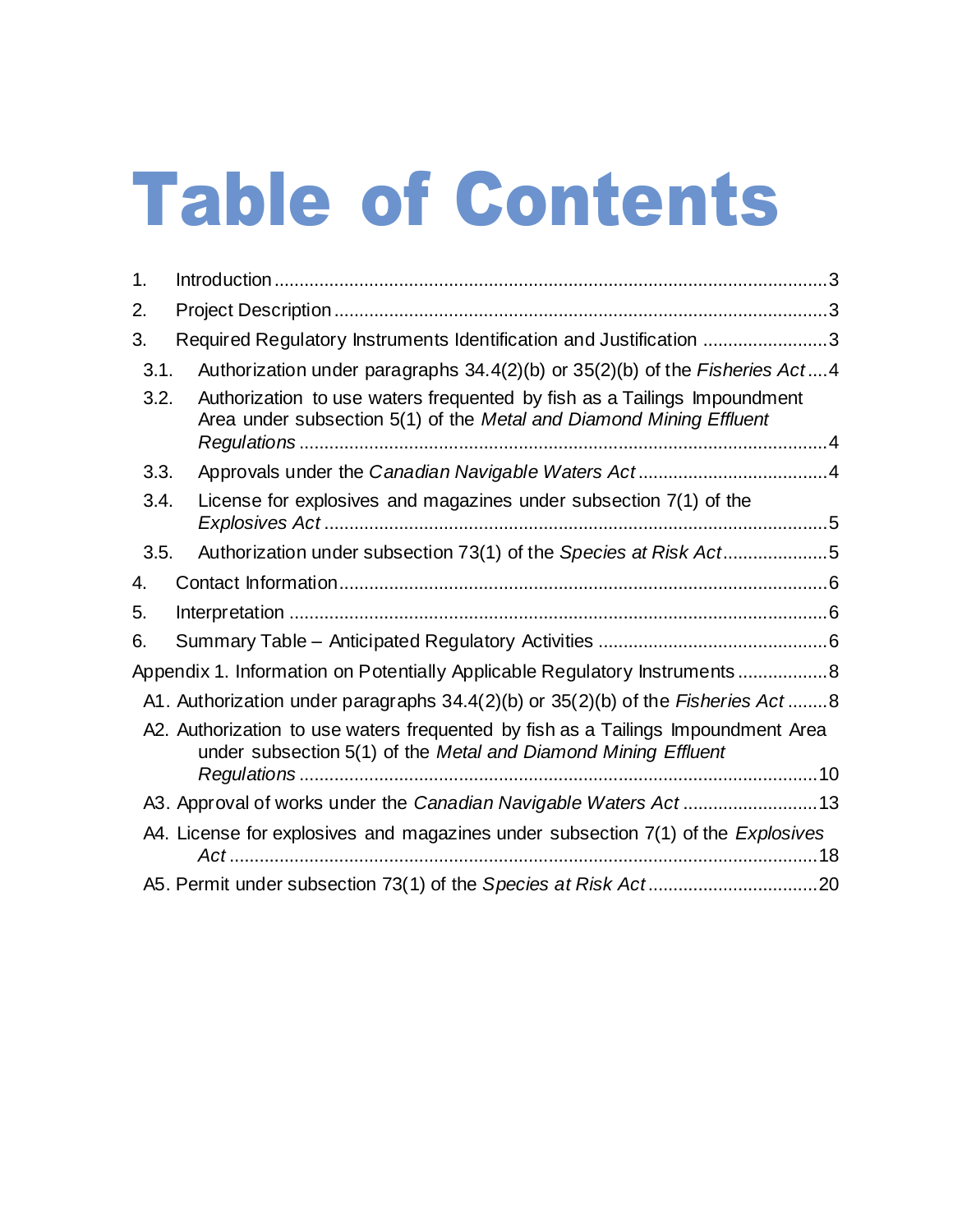# <span id="page-2-0"></span>1. Introduction

On December 16, 2021, the Impact Assessment Agency of Canada (the Agency) decided that an impact assessment is required for Upper Beaver Gold Project (the Project) pursuant to section 16(1) of the *Impact Assessment Act* (the IAA).

This Permitting Plan was developed by the Agency to outline the permits, licences and authorizations (regulatory instruments) that may be required for the Project should the Minister of Environment and Climate Change (the Minister) issue a Decision Statement to the proponent with enforceable conditions to allow the Project to proceed.

The Agency may revise the Permitting Plan during the impact assessment process in response to new information or advice from the proponent, regulators, jurisdictions or other participants in the process, and in order to accommodate any changes with respect to the Project that may occur during the assessment.

# <span id="page-2-1"></span>2. Project Description

Agnico Eagle Mines Limited is proposing the construction, operation, decommissioning and abandonment of an underground and open-pit gold and copper mine located 20 kilometres northeast of Kirkland Lake, in Ontario. As proposed, the Upper Beaver Gold Project includes an on-site metal mill and structures for diverting water. The maximum ore production capacity of the mine is 15,000 tonnes per day, and the maximum ore input capacity of the metal mill is approximately 10,000 tonnes per day, with a mine life of about 16 years. The Project would require the diversion of over 90 million cubic metres of water per year from Beaverhouse Lake downstream to the Misema River.

# <span id="page-2-2"></span>3. Required Regulatory Instruments Identification and **Justification**

Based on the **Detailed Project Description** submitted to the Agency by the proponent on December 6, 2021, and information provided by the Federal Authorities, five regulatory instruments may be required for the Project, should the Minister issue a Decision Statement to the proponent allowing the Project to proceed.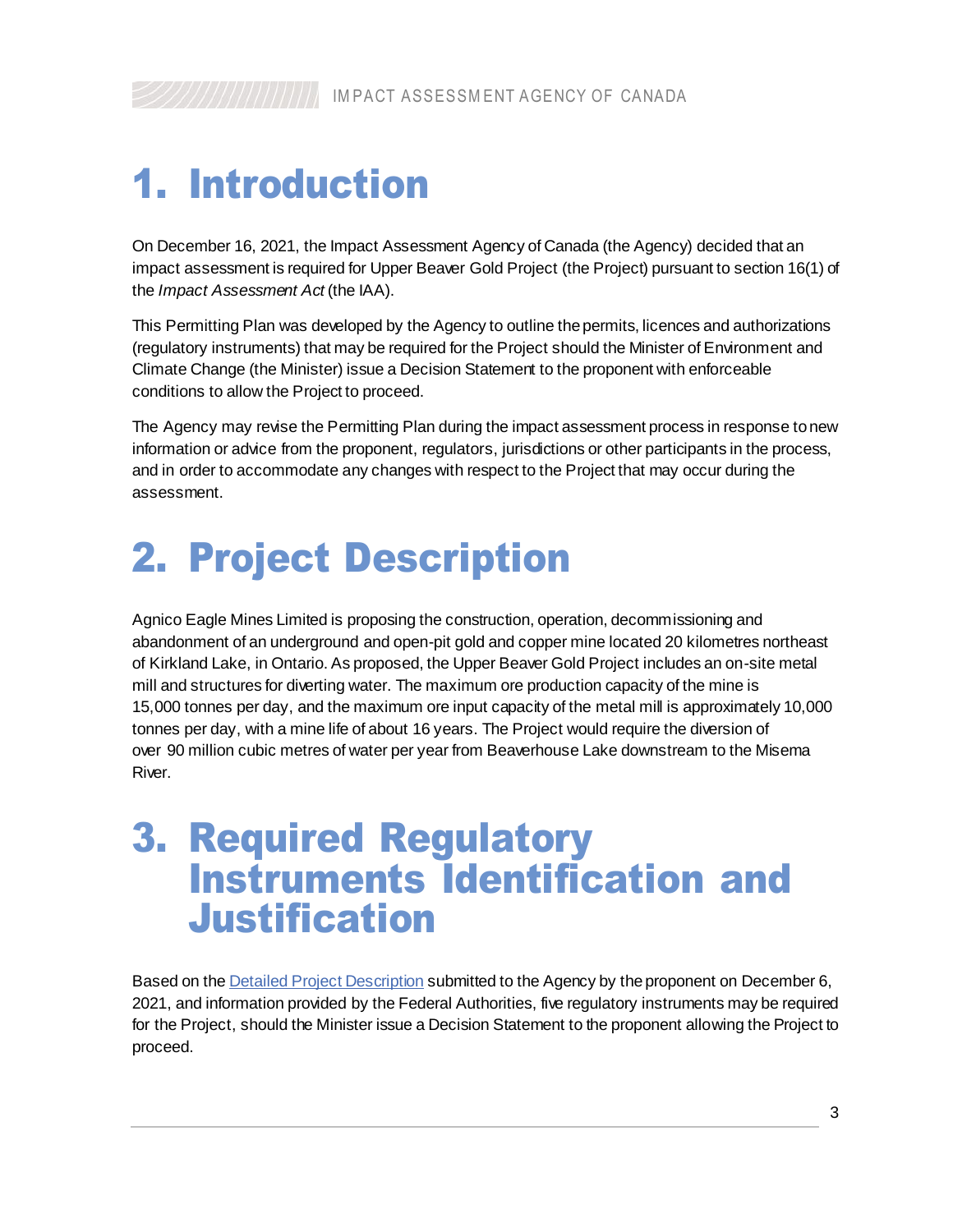The following regulatory instruments may be required for the Project:

# <span id="page-3-0"></span>**3.1. Authorization under paragraphs 34.4(2)(b) or 35(2)(b) of the** *Fisheries Act*

An authorization under paragraphs 34.4(2)(b) and 35(2)(b) of the *Fisheries Act* may be required for proposed works, undertakings or activities that could result in the death of fish or harmful alteration, disruption or destruction of fish habitat.

The Project may have effects on fish and fish habitat due to project components and activities such as blasting, dewatering of York Lake, dams, water diversion structures, the tailings storage facility, waste rock stockpiles, overburden stockpiles, and ore stockpiles.

# <span id="page-3-1"></span>**3.2. Authorization to use waters frequented by fish as a Tailings Impoundment Area under subsection 5(1) of the** *Metal and Diamond Mining Effluent Regulations*

An authorization may be required through a decision by Governor in Council to add water bodies frequented by fish to schedule 2 of the *Metal and Diamond Mining Effluent Regulations* (MDMER) designating them as tailings impoundment areas and allowing for the deposit of waste rock, acutely lethal effluent or effluent of any pH and containing any concerntration of a deleterious substance that is prescribed in section 3 of the MDMER in these water bodies. The Project involves a stockpile of mine waste covering waters frequented by fish (minor tributaries of Victoria Creek and possibly other waterbodies).

Section 27.1 of the MDMER requires the development and implementation of a fish habitat compensation plan to offset the loss of fish habitat that would occur as a result of the use of a water body frequented by fish for the deposit of a deleterious substance such as mine waste.

# <span id="page-3-2"></span>**3.3. Approvals under the Canadian Navigable Waters Act**

*Canadian Navigable Waters Act* (CNWA) prohibits the construction or placement of any "works" in a navigable waterway that may interfere with the public right to navigation without complying with the requirements of the CNWA.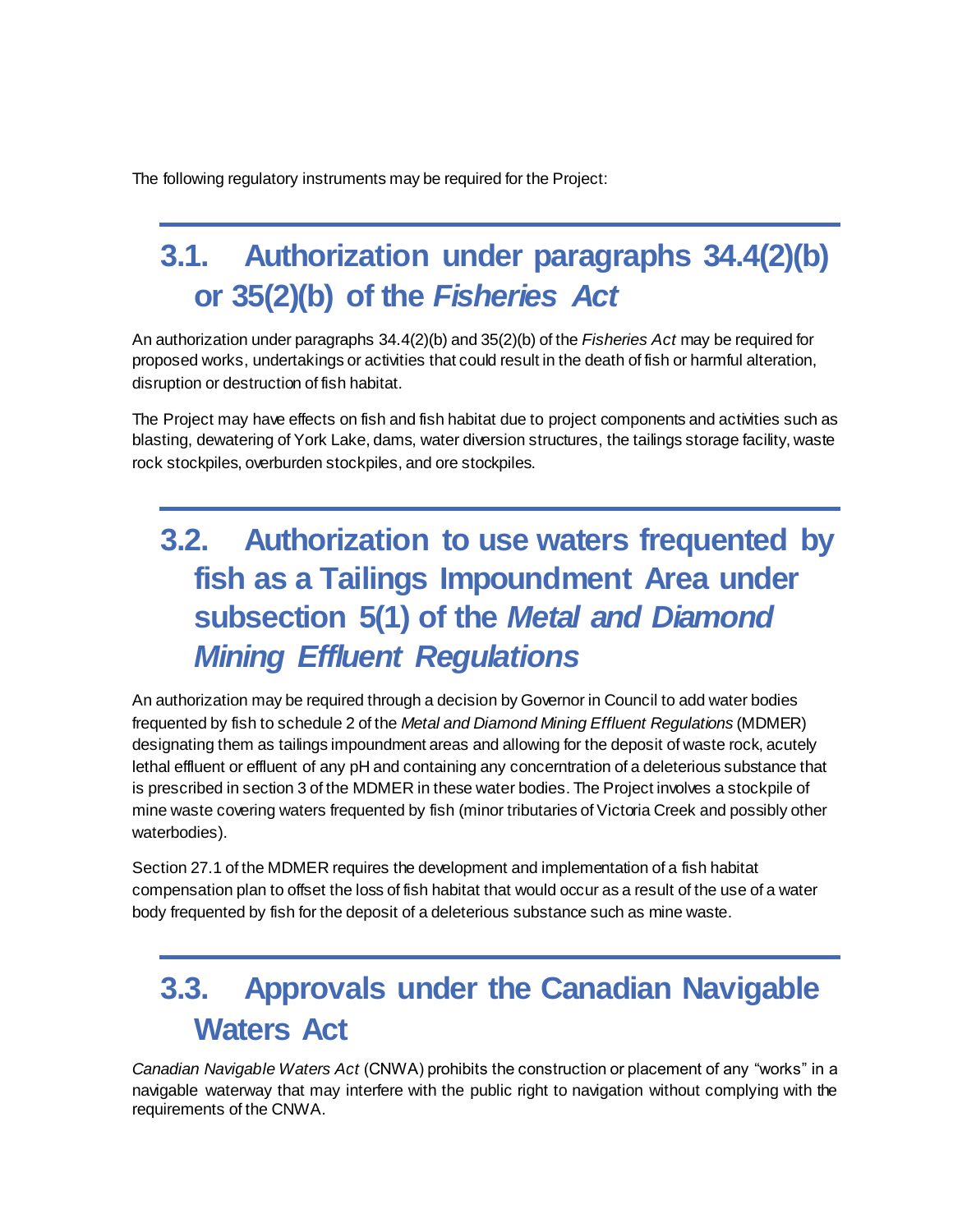An approval is required for any major work on navigable waters, whether listed or not in the Schedule to the CNWA (paragraph 5(1)(a)). An approval is required for a work, other than a minor work (subsection 4(1)), on navigable waters listed in the Schedule (paragraph 5(1)(b)). A work, other than a major work or a minor work, on a navigable water body that is not listed in the Schedule to the CNWA, requires either an approval (paragraph 10(1)(a)) or a public notice and a deposit of information (paragraph 10(1)(b)). An exemption from the Governor in Council (section 24) is required for the deposit of stone in navigable waters or in a watercourse flowing through navigable waters (section 22) and for the dewatering or lowering of water levels in navigable waters (section 23).

Based on the Detailed Project Description, an approval under the CNWA may be required.

# <span id="page-4-0"></span>**3.4. License for explosives and magazines under subsection 7(1) of the** *Explosives Act*

Based on the information available regarding the Project's activities, at this time, it is not expected that Natural Resources Canada will be required to issue an authorization or license under the *Explosives Act*.

# <span id="page-4-1"></span>**3.5. Authorization under subsection 73(1) of the** *Species at Risk Act*

Based on the information available regarding the project activities, it is not expected that Environment and Climate Change Canada will be required to issue a permit under the *Species at Risk Act* (SARA).

The Detailed Project Description notes that no species at risk have been identified on the project site; however, the Project may displace existing terrestrial habitat for species at risk, and a SARA permit may be required for terrestrial species at risk where prohibitions are in force. Any new regulations or orders affecting species at risk, their residences and critical habitat that may come into effect will be posted on th[e SARA Public Registry](https://www.canada.ca/en/environment-climate-change/services/species-risk-public-registry.html). The proponent is encouraged to consult the SARA Public Registry periodically.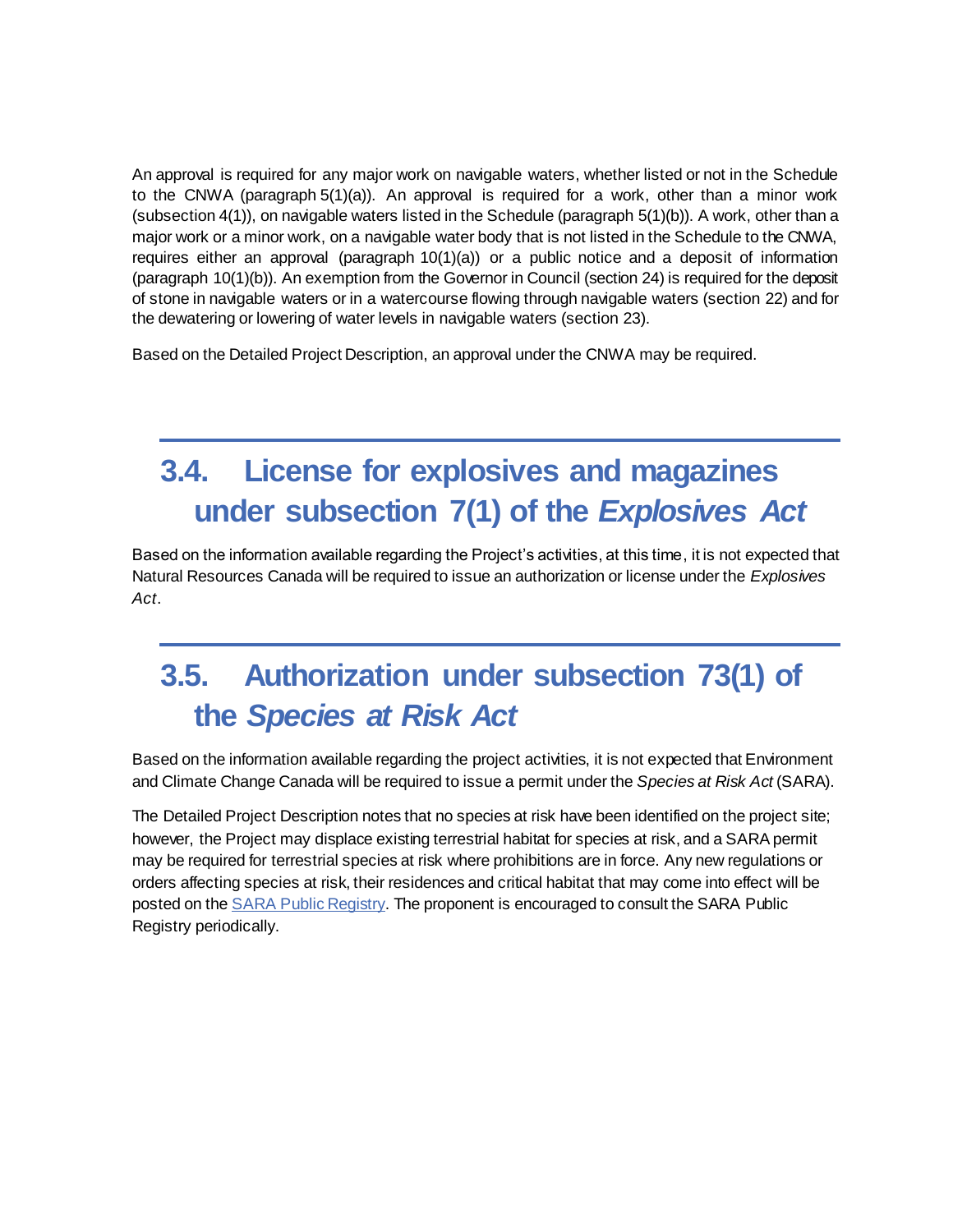# <span id="page-5-0"></span>4. Contact Information

If you have questions or need information, please contact:

Upper Beaver Gold Project Impact Assessment Agency of Canada Ontario Regional office Email[: UpperBeaver@iaac-aeic.gc.ca](mailto:UpperBeaver@iaac-aeic.gc.ca)

# <span id="page-5-1"></span>5. Interpretation

This permitting plan is not a legal document and does not change any existing federal, provincial, or Indigenous legislative or regulatory jurisdiction, right, power, privilege, prerogative or immunity by virtue, nor does it create any new legal powers, duties or legally binding obligations.

# <span id="page-5-2"></span>6. Summary Table – Anticipated Regulatory Activities

These tables assume that the proponent will submit applications to federal departments for review during the Impact Assessment phase. The proponent may choose to submit any particular application at another phase, including after the impact assessment decision.

| Fisheries Act, paragraphs 34.4(2)(b) and 35(2)(b)                                     |                               |                               |                     |                      |          |                   |
|---------------------------------------------------------------------------------------|-------------------------------|-------------------------------|---------------------|----------------------|----------|-------------------|
|                                                                                       | <b>RESPONSIBILITY</b>         | <b>IMPACT ASSESSMENTPHASE</b> |                     |                      |          |                   |
| <b>ACTIVITY</b>                                                                       |                               | Planning                      | Impact<br>Statement | Impact<br>Assessment | Decision | Post-<br>Decision |
| Information gathering<br>and consultation with<br>the public and<br>Indigenouspeoples | Proponent                     | X                             | X                   | X                    | X        | X                 |
| Submission of<br>application                                                          | Proponent                     |                               |                     | X                    |          |                   |
| Analysis of the<br>information and<br>application                                     | Fisheriesand<br>Oceans Canada |                               |                     | X                    |          |                   |
| Consultation with the<br>public and Indigenous<br>peoples                             | Fisheriesand<br>Oceans Canada |                               | X                   | X                    | X        | X                 |
| Regulatory decision                                                                   | Fisheriesand<br>Oceans Canada |                               |                     |                      |          | X                 |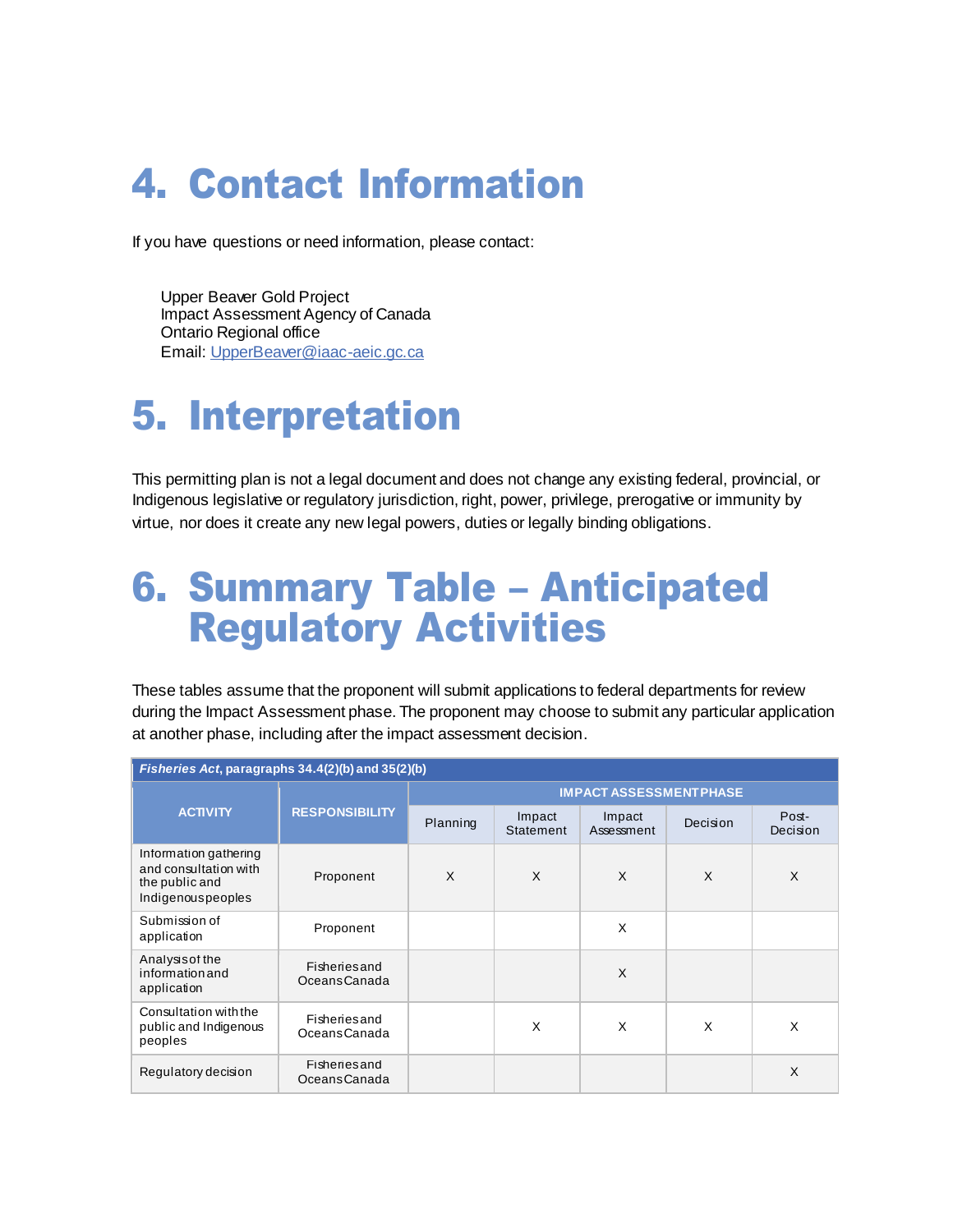| <b>Metal and Diamond Mining Effluent Regulations, subsection 5(1)</b>                 |                                             |                               |                     |                      |          |                   |
|---------------------------------------------------------------------------------------|---------------------------------------------|-------------------------------|---------------------|----------------------|----------|-------------------|
|                                                                                       | <b>RESPONSIBILITY</b>                       | <b>IMPACT ASSESSMENTPHASE</b> |                     |                      |          |                   |
| <b>ACTIVITY</b>                                                                       |                                             | Planning                      | Impact<br>Statement | Impact<br>Assessment | Decision | Post-<br>Decision |
| Information gathering<br>and consultation with<br>the public and<br>Indigenouspeoples | Proponent                                   | X                             | X                   | X                    | X        | X                 |
| Submission of<br>application                                                          | Proponent                                   |                               |                     | X                    |          |                   |
| Analysis of the<br>information and<br>application                                     | Environment and<br>Climate Change<br>Canada |                               |                     | X                    |          |                   |
| Consultation with the<br>public and Indigenous<br>peoples                             | Environment and<br>Climate Change<br>Canada |                               |                     | X                    |          |                   |
| Regulatory decision                                                                   | Treasury Board                              |                               |                     |                      |          | X                 |

| <b>Canadian Navigable Waters Act</b>                                                  |                         |                                |                     |                      |          |                   |
|---------------------------------------------------------------------------------------|-------------------------|--------------------------------|---------------------|----------------------|----------|-------------------|
|                                                                                       | <b>RESPONSIBILITY</b>   | <b>IMPACT ASSESSMENTPHASE=</b> |                     |                      |          |                   |
| <b>ACTIVITY</b>                                                                       |                         | Planning                       | Impact<br>Statement | Impact<br>Assessment | Decision | Post-<br>Decision |
| Information gathering<br>and consultation with<br>the public and<br>Indigenouspeoples | Proponent               | X                              | X                   | X                    | X        | X                 |
| Submission of<br>application                                                          | Proponent               |                                |                     | X                    |          |                   |
| Analysis of the<br>information and<br>application                                     | <b>Transport Canada</b> |                                |                     | X                    |          |                   |
| Consultation with the<br>public and Indigenous<br>peoples                             | Transport Canada        |                                |                     | x                    |          |                   |
| Regulatory decision                                                                   | <b>Transport Canada</b> |                                |                     |                      |          | X                 |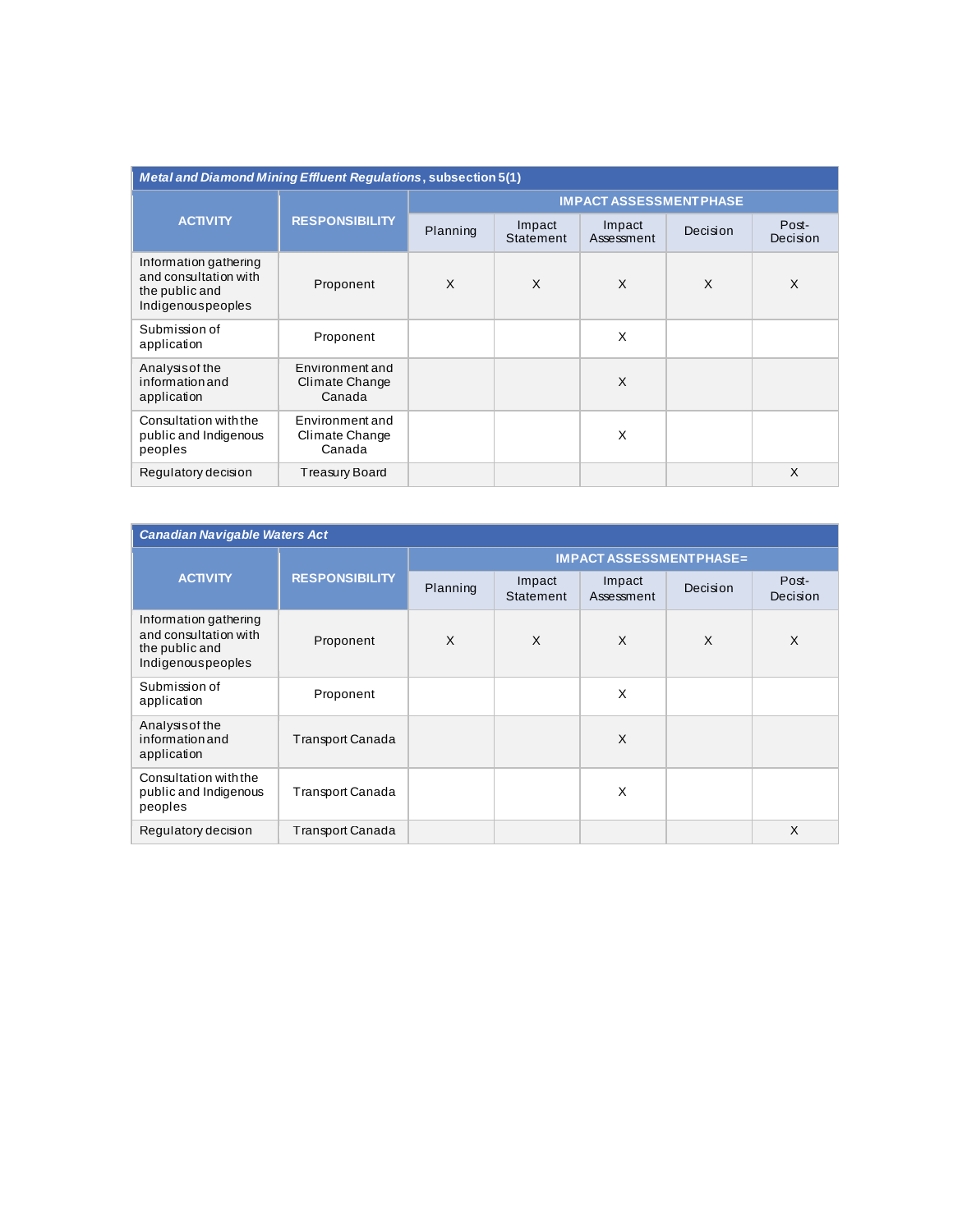# <span id="page-7-0"></span>Appendix 1. Information on Potentially Applicable Regulatory **Instruments**

# <span id="page-7-1"></span>**A1. Authorization under paragraphs 34.4(2)(b) or 35(2)(b) of the** *Fisheries Act*

# **A1.1 Description**

This authorization is the responsibility of Fisheries and Oceans Canada (DFO).

Subsection 34.4(1) of the *Fisheries Act* prohibits the carrying on of any work, undertaking or activity, other than fishing, that results in the death of fish. Under paragraph 34.4(2)(b) of the *Fisheries Act*, the Minister of Fisheries and Oceans may issue an authorization with conditions relating to the carrying on of the work, undertaking or activity that result in death of fish.

Subsection 35(1) of the *Fisheries Act* prohibits carrying on any work, undertaking or activity that results in the harmful alteration, disruption or destruction of fish habitat. Under paragraph 35(2)(b) of the *Fisheries Act*, the Minister of Fisheries and Oceans may issue an authorization with conditions relating to the carrying on of the work, undertaking or activity that results in the harmful alteration, disruption or destruction of fish habitat.

# **A1.2 Regulatory Process**

The Fish and Fish Habitat Protection Program from DFO ensures compliance with the provisions of the *Fisheries Act* and the *Species at Risk Act* (SARA). The program considers any proposed work, undertaking or activity that may result in adverse effects on the fish and its habitat.

New provisions of the *Fisheries Act* regarding the protection of fish and fish habitat came into force on August 28, 2019. The proponent is encouraged to consult DFO's [Projects near water](http://www.dfo-mpo.gc.ca/pnw-ppe/index-eng.html) website to understand the changes made and ensure compliance of the Project with the new provisions of the *Fisheries Act*.

#### A1.2.1 Application submission

It is recommended to request a review of the Project to DFO using the Request for Review form, available on DFO'[s Request a review of your project](https://www.dfo-mpo.gc.ca/pnw-ppe/reviews-revues/request-review-demande-d-examen-004-eng.html) near water website.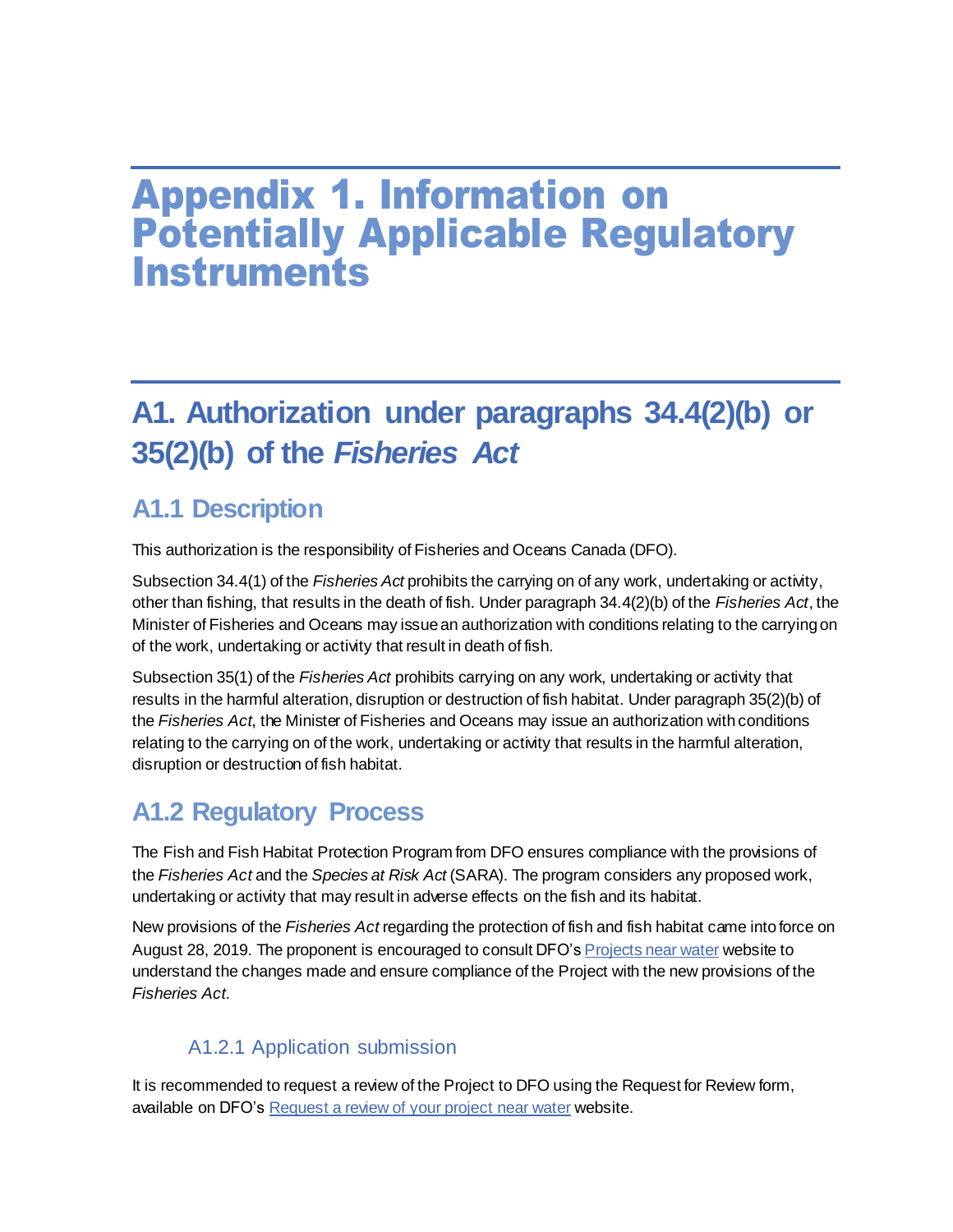An authorization will be required if DFO considers that the Project may result in the death of fish (paragraph 34.4(2)(b)) or in harmful alteration, disruption or destruction of fish habitat (paragraph 35(2)(b)). In order to seek an authorization, the proponent must submit an application to the Minister of Fisheries and Oceans in accordance with the *Authorizations Concerning Fish and Fish Habitat Protection Regulations* (hereafter the Fish and Fish Habitat Regulations). This application is transmitted to the relevant regional office of DFO.

#### A1.2.2 Application Analysis and Consultation

Once an application for authorization is received, it is reviewed to ensure the information and documentation are complete. The information and documentation that must be submitted in an application for authorization are laid out in Schedule 1 of the Fish and Fish Habitat Regulations. Among others, the following information is required when submitting an application:

- description of proposed work, undertaking or activity;
- phases and schedules;
- location (maps);
- description of fish and fish habitat (aquatic environment);
- description of effects on fish and fish habitat;
- measures and standards to avoid or mitigate death of fish or harmful alteration, disruption or destruction of fish habitat;
- residual death of fish or harmful alteration, disruption or destruction of fish habitat after the implementation of avoidance and mitigation measures;
- offsetting plan (if required);
- summary of public and Indigenous engagement activities; and
- financial guarantees to cover the cost for the implementation of the offsetting plan.

A decision as to whether the information is complete must be issued within 60 days of receipt of the application. If the application is incomplete or inadequate, the applicant will be informed and provided an opportunity to provide the information or documentation to complete the application. Once the application is deemed complete and adequate, the applicant will be notified.

#### A1.2.3 Regulatory Decision

The authorization decision under the *Fisheries Act* is made during the 90-day period following the notification that the application is complete and adequate. The process for reviewing the application can be ceased under certain circumstances, which may include: awaiting the outcome of other federal requirements, such as a federal impact assessment; addressing requirements under the *Species at Risk Act*; consultation with Indigenous peoples relative to the potential effects of the authorization decision on Aboriginal and treaty rights; and if additional or amended information is required to make the decision. Therefore, this decision can only be made after the Minister of the Environment and Climate Change's Decision Statement relative to the impact assessment is posted on the Canadian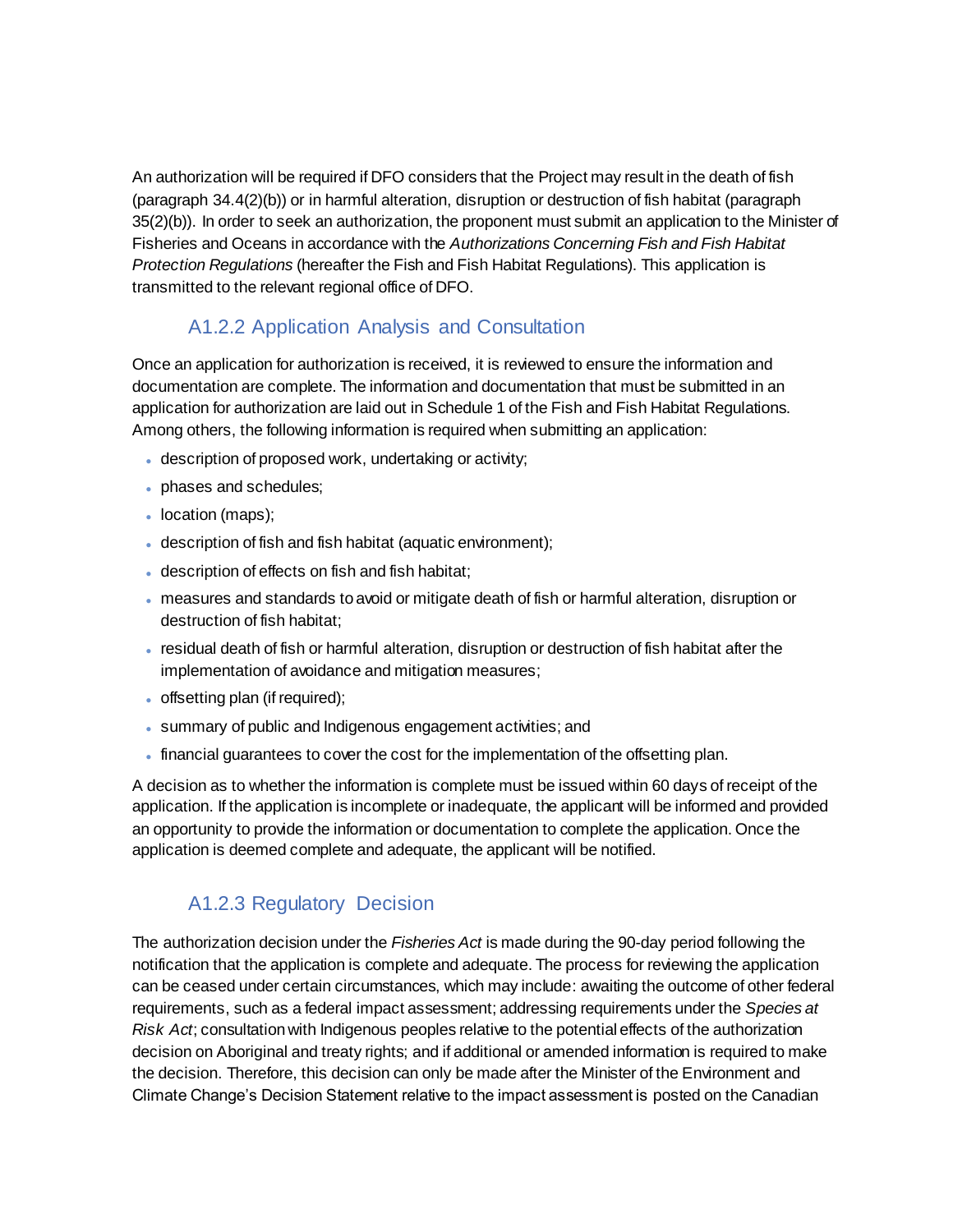Impact Assessment Registry Internet Site (the Registry). Several factors are taken into consideration when making a determination as to whether to issue an authorization, as described in section 34.1(1) of the *Fisheries Act*.

# **A1.3. References**

*Fisheries Act*, R.S.C. 1985, c F-14 <https://laws-lois.justice.gc.ca/eng/acts/F-14/>

*Authorizations Concerning Fish and Fish Habitat Protection Regulations* (SOR/2019-286) <https://laws-lois.justice.gc.ca/eng/regulations/SOR-2019-286/index.html>

Applicant's Guide to *Support the Authorizations Concerning Fish and Fish Habitat Protection Regulations*

<http://www.dfo-mpo.gc.ca/pnw-ppe/reviews-revues/applicants-guide-candidats-eng.html>

Request a review of your project near water <http://www.dfo-mpo.gc.ca/pnw-ppe/reviews-revues/request-review-demande-d-examen-001-eng.html>

# **A1.4 Contact Information**

For more detailed guidance on this authorization, please contact the DFO Fish and Fish Habitat Protection Program:

Fish and Fish Habitat Protection Program Fisheries and Oceans Canada 1028 Parsons Road SW Edmonton, AB T6X 0J4 Email: *[DFO.OPMiningOilandGasSouth-Exploitationminierepetroliereetg.MPO@dfo-mpo.gc.ca](mailto:DFO.OPMiningOilandGasSouth-Exploitationminierepetroliereetg.MPO@dfo-mpo.gc.ca)*

# <span id="page-9-0"></span>**A2. Authorization to use waters frequented by fish as a Tailings Impoundment Area under subsection 5(1) of the** *Metal and Diamond Mining Effluent Regulations*

# **A2.1 Description**

Subsection 36(3) of the *Fisheries Act* prohibits the deposit of deleterious substances into waters frequented by fish unless authorized by regulation. The *Metal and Diamond Mining Effluent Regulations* (MDMER) authorize the deposit of deleterious substances under specific conditions, and include provisions to allow the use of waters frequented by fish for the disposal of mine waste. In order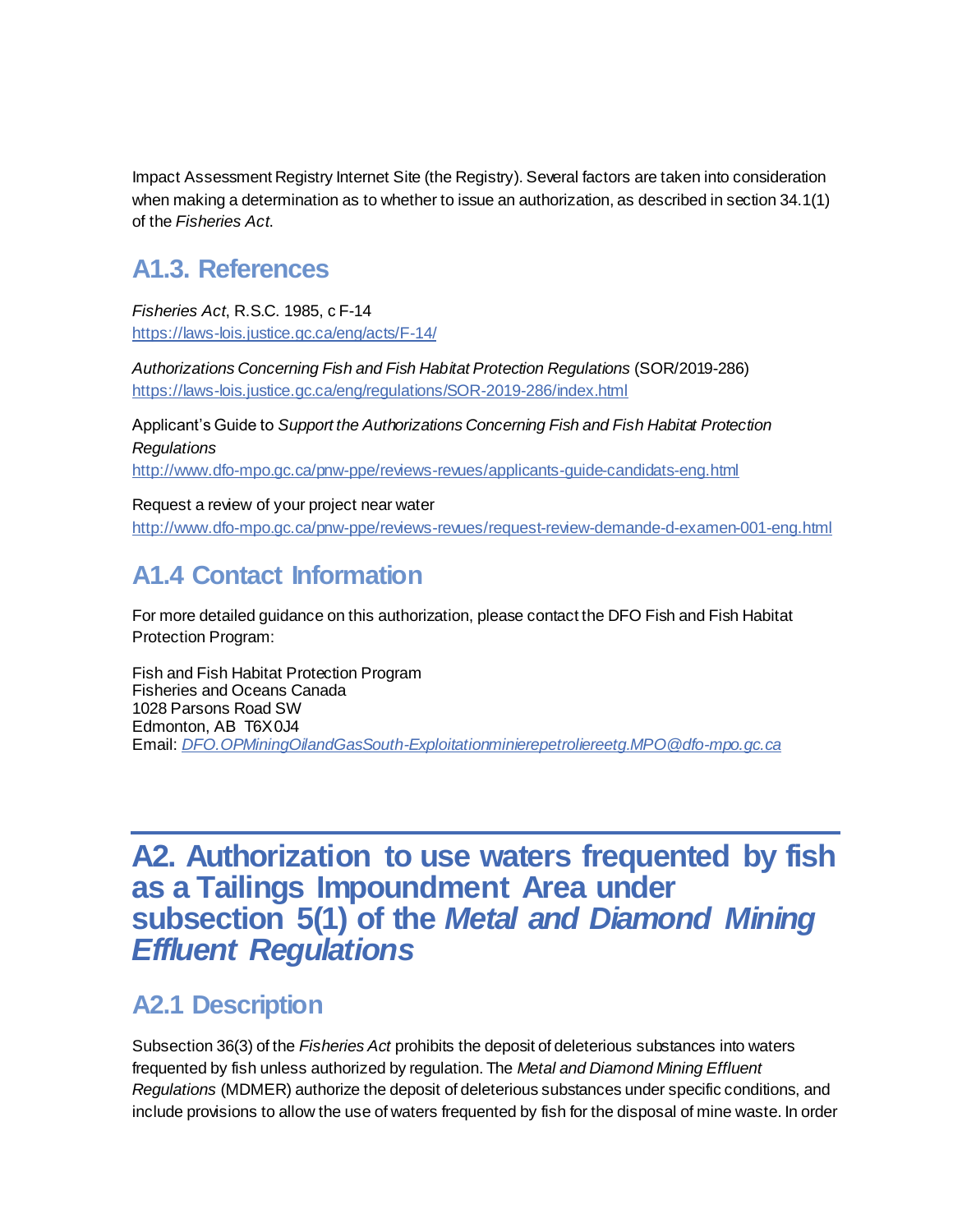to authorize the storage of mine waste in waters frequented by fish, an amendment to Schedule 2 of the MDMER is required to designate those waters as Tailings Impoundment Areas (TIA).

Environment and Climate Change Canada (ECCC) is responsible for administering and enforcing the MDMER. Fisheries and Oceans Canada (DFO) provides expert advice to ECCC on fish and fish habitat as well as on the compensation plan for habitat loss related to TIAs.

# **A2.2 Regulatory Process**

#### A2.2.1 Filing the Information

It is the responsibility of the proponent to identify all water bodies affected by the disposal of mine waste, confirm the presence or absence of fish in these water bodies, provide the method used to document the presence or absence of fish, and provide information regarding the connectivity of these water bodies to other water bodies with fish. If the proponent intends to deposit waste rock or effluent containing any concentration of deleterious substances into water frequented by fish, or if the proponent has any questions regarding the process for listing water bodies on Schedule 2 of the MDMER, please contact the Mining and Processing Division by email a[t MDMER-](mailto:MDMER-REMMMD@ec.gc.ca)[REMMMD@ec.gc.ca](mailto:MDMER-REMMMD@ec.gc.ca).

If the listing of a fish-bearing water body is required, the proponent must develop an Alternatives Assessment Report in accordance with ECCC'[s Guidelines for the Assessment of Alternatives for](https://www.canada.ca/en/environment-climate-change/services/managing-pollution/publications/guidelines-alternatives-mine-waste-disposal.html)  [Mine Waste Disposal](https://www.canada.ca/en/environment-climate-change/services/managing-pollution/publications/guidelines-alternatives-mine-waste-disposal.html), to demonstrate that the disposal of waste into waters frequented by fish is the best option from an environmental, technical, economic and socio-economic perspective. In addition, the proponent is required to develop a Fish Habitat Compensation Plan to compensate for the loss of fish habitat resulting from the disposal of mine waste.

Providing this information during the impact assessment can reduce the time required for the regulatory amendment process under the MDMER; however, timing is determined by the proponent.

#### A2.2.2 Review of Information and Consultations

Following the submission of the Alternatives Assessment Report and the Fish Habitat Compensation Plan, ECCC, with DFO's support, will review the information to determine whether it is complete and sufficient to support the amendment to Schedule 2 of the MDMER. During this phase, additional information may be requested from the proponent.

Once the information requirements are complete for both documents, the proponent will participate in consultations (led by ECCC and supported by DFO) with impacted Indigenous groups, local communities and stakeholders relative to the proposed listing of water bodies to Schedule 2 of the MDMER.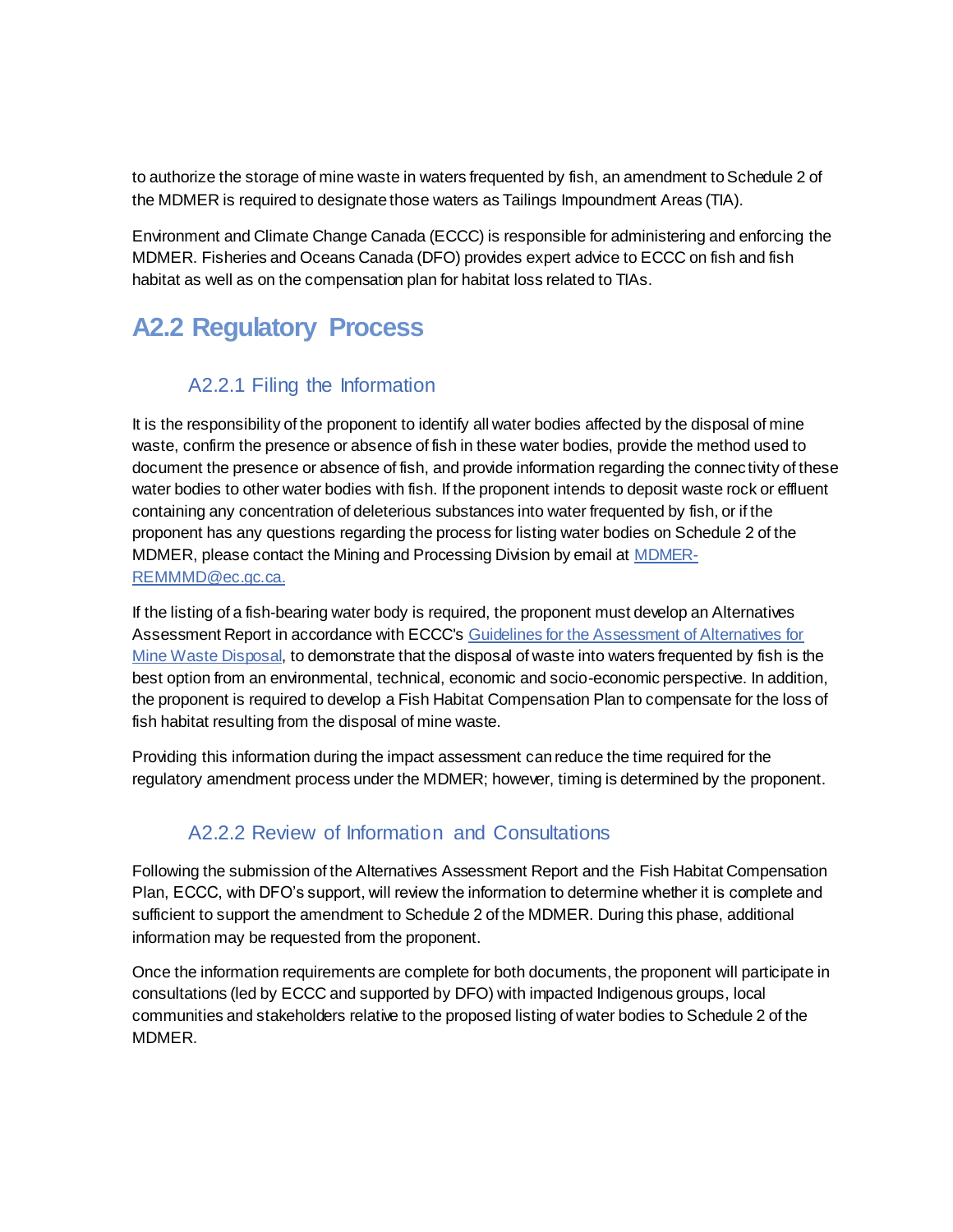#### A2.2.3 Treasury Board Decision

The decision to add a water body to Schedule 2 of the MDMER is made by the Treasury Board, on the recommendation of the Minister of the Environment and Climate Change.

ECCC prepares the file for the regulatory amendment that includes the regulatory text describing the water bodies (e.g., name and location) and the Regulatory Impact Analysis Statement (RIAS) which is an evidence-based, non-technical synthesis of expected impacts, positive and negative, of the proposed amendment to Schedule 2 of the MDMER. The RIAS is published in the *Canada Gazette* with the text of the proposed regulation.

If the proposed amendment is approved by the Treasury Board, it is published in Part I of the *Canada Gazette* for a 30-day public comment period. In some cases, the proposed amendment may meet conditions for exemption from publication in Part I of the *Canada Gazette*, and will be submitted to Treasury Board for publication in Part II of the *Canada Gazette*. This approach provides for a more efficient regulatory system for project reviews, and aims to shorten the approval time for publication in Part II of the *Canada Gazette*. A Schedule 2 amendment may be exempt from pre-publication in the Canada Gazette, Part I, if it meets the conditions outlined in the Streamlining the Approvals Process for Metal Mines with Tailings Impoundment Areas policy (the Streamlining policy).

If the conditions for exemption from publication in Part I of the Canada Gazette are met, and the Treasury Board approves the exemption, the amendment to Schedule 2 of the MDMER will be published in Part II of the *Canada Gazette*.

If the conditions for exemption from publication in Part I of the Canada Gazette are not met, ECCC will publish the proposed amendments in the Canada Gazette, Part I, for a 30-day comment period. Following the end of the comment period, ECCC prepares the final regulatory package to make a final recommendation to the Treasury Board. If the regulatory amendment is approved by the Treasury Board, it becomes law on the day it is registered. The regulatory amendment and the Regulatory Impact Analysis Statement are then published in the Canada Gazette, Part II.

#### A2.2.4 Timelines

The regulatory amendment process generally requires a period of 12 to 18 months following the completion of the Schedule 2 consultations, depending on whether the Streamlining policy is applied.

# **A2.3 References**

*Metal and Diamond Mining Effluent Regulations* (SOR/2002-222) <https://laws-lois.justice.gc.ca/eng/regulations/SOR-2002-222/FullText.html>

Streamlining the Approvals Process for Metal Mines with Tailings Impoundment Areas [https://www.canada.ca/en/environment-climate-change/services/managing-pollution/sources](https://www.canada.ca/en/environment-climate-change/services/managing-pollution/sources-industry/mining/approvals-process-metal-mines-impoundment-areas.html)[industry/mining/approvals-process-metal-mines-impoundment-areas.html](https://www.canada.ca/en/environment-climate-change/services/managing-pollution/sources-industry/mining/approvals-process-metal-mines-impoundment-areas.html)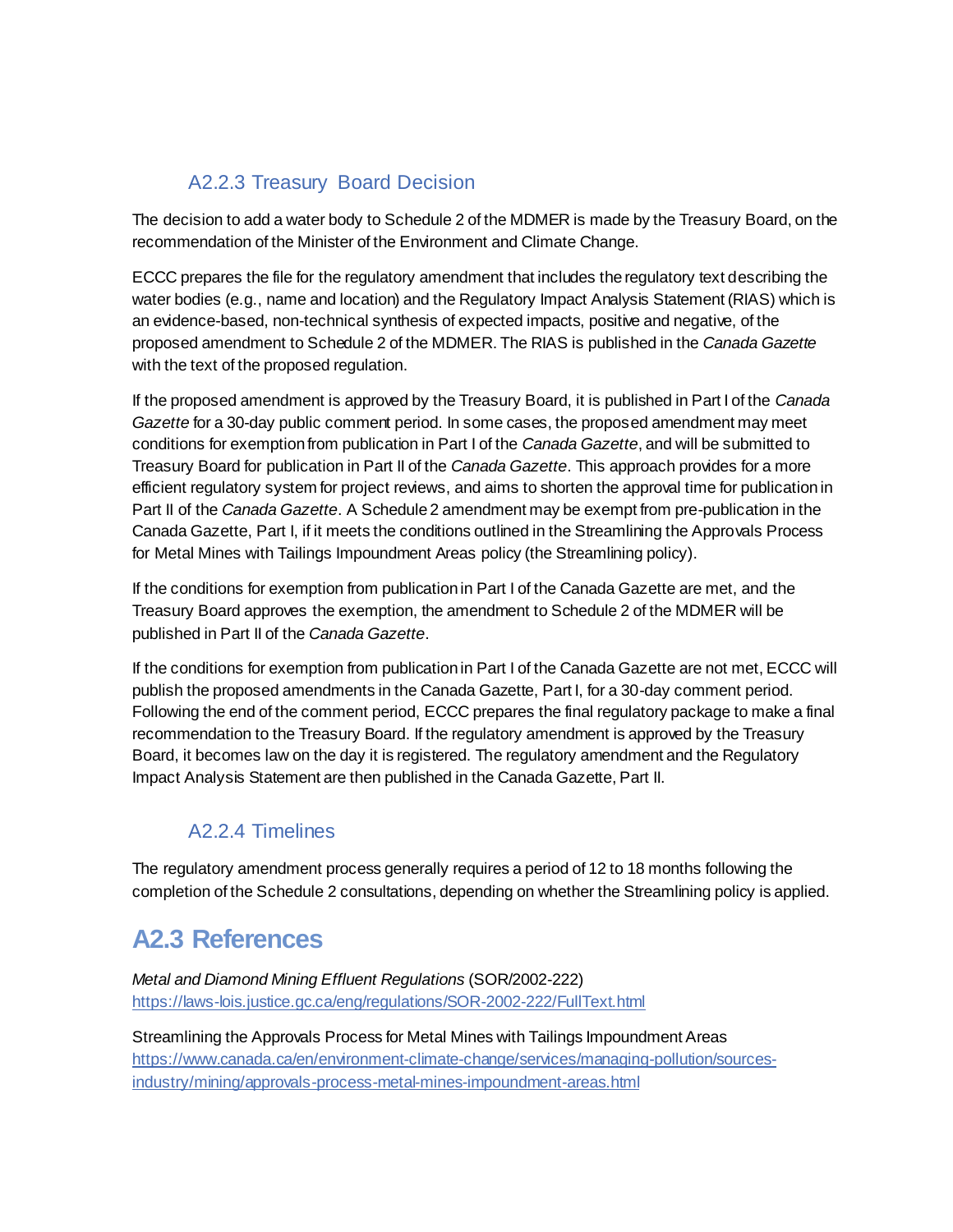Guide To The Regulatory Process For Listing Water Bodies Frequented By Fish In Schedule 2 Of The Metal And Diamond Mining Effluent Regulations

https://www.canada.ca/en/environment-climate-change/services/managing-pollution/sourcesindustry/metal-diamond-mining-effluent/guide-process-listing-water-bodies-fish-schedule-2.html

Guidelines for the Assessment of Alternatives for Mine Waste Disposal [https://www.canada.ca/en/environment-climate-change/services/managing](https://www.canada.ca/en/environment-climate-change/services/managing-pollution/publications/guidelines-alternatives-mine-waste-disposal.html)[pollution/publications/guidelines-alternatives-mine-waste-disposal.html](https://www.canada.ca/en/environment-climate-change/services/managing-pollution/publications/guidelines-alternatives-mine-waste-disposal.html)

*Policy for Applying Measures to Offset Adverse Effects on Fish and Fish Habitat* <https://dfo-mpo.gc.ca/pnw-ppe/reviews-revues/policies-politiques-eng.html>

### **A2.4 Contact Information**

For more detailed guidance on this authorization, please contact the ECCC Mining and Processing Division:

Mining and Processing Division Environmental Protection Branch Environment and Climate Change Canada 351 St. Joseph Boulevard, 18th Floor Gatineau QC K1A 0H3 Email[: MDMER-REMMMD@ec.gc.ca](mailto:MDMER-REMMMD@ec.gc.ca)

# <span id="page-12-0"></span>**A3. Approval of works under the** *Canadian Navigable Waters Act*

### **A3.1 Description**

Transport Canada is the lead department for the administration of the *Canadian Navigable Waters Act* (CNWA), where the Minister of Transport is responsible for the approval of works that may interfere with navigation. The mandate of the CNWA is focused on assessing impacts of a work or project on navigation.

The CNWA, requires owners of "works" to comply with requirements of the CNWA for the protection of navigation on navigable waters. As per the CNWA, a work includes "(a) any structure, device or other thing, whether temporary or permanent, that is made by humans, including a structure, device or other thing used for the repair or maintenance of another work; and (b) any dumping of fill in any navigable water, or any excavation or dredging of materials from the bed of any navigable water." Examples of works are dams, bridges, weirs, causeways, aerial cables, ferry cables among many other types of structures that can meet the above definition. Some of these works can also meet criteria listed of the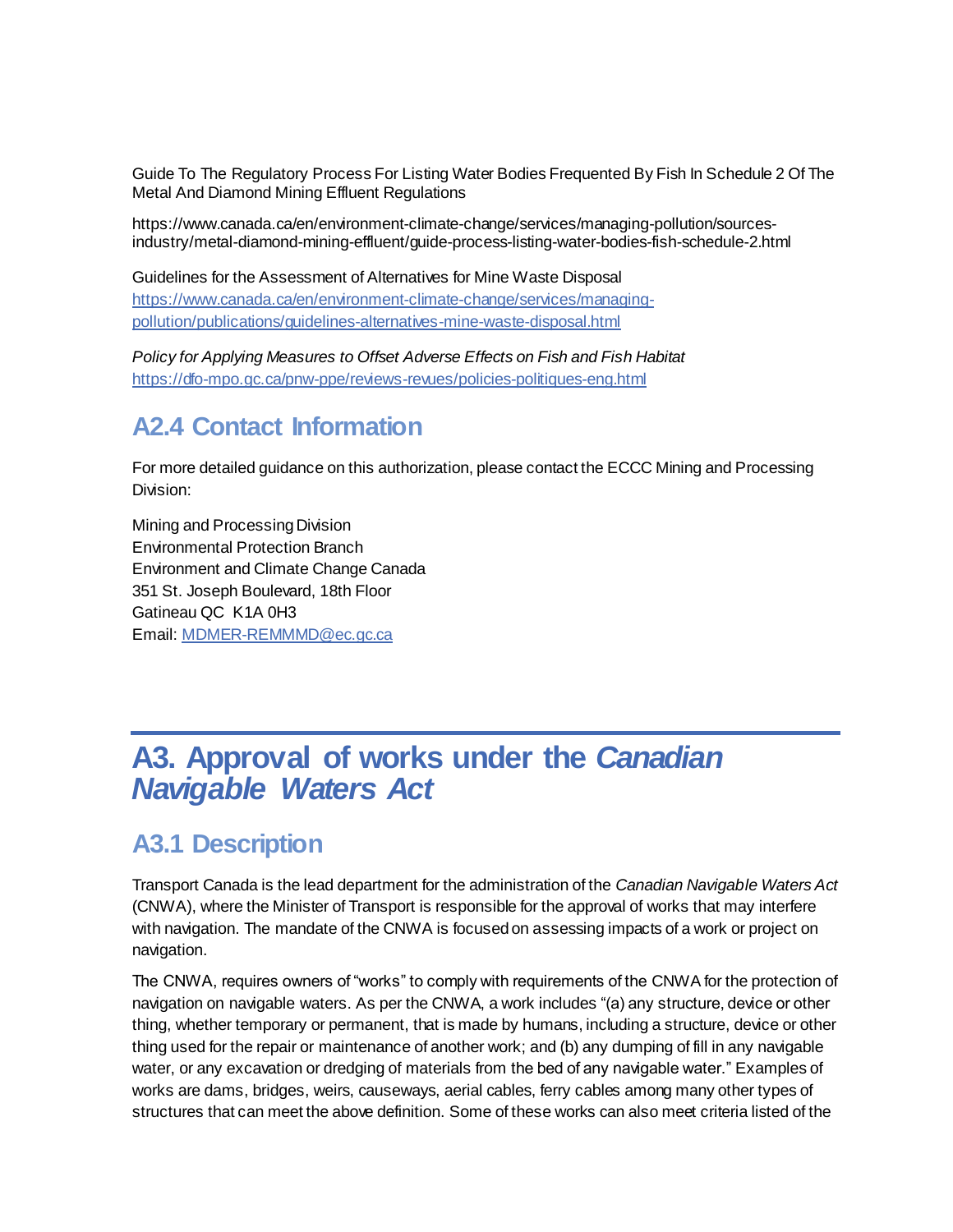designated physical activities project list of the IAA. The CNWA also requires a Governor in Council exemption for any proposed prohibited activities (throwing or depositing of materials, dewatering of a navigable waterbody).

#### A3.1.1 Prohibited Activities

As per section 23(1) of the CNWA, it is prohibited to take any action that lowers the water level of a navigable water or any part of a navigable water to a level that extinguishes navigation for vessels of any class that navigate, or are likely to navigate, the navigable water in question. If the proponent plans to dewater a navigable waterbody, they must apply for a Governor In Council Exemption.

Transport Canada must determine navigability for the waterways within the footprint of the project that have proposed prohibited activities (dewatering or throwing/depositing). In order for Transport Canada to complete a navigation assessment in a timely and efficient manner, the department must develop a comprehensive understanding of its potential conduct in the project as early as possible. In determining whether a waterway is navigable, these questions are asked:

- What are the physical characteristics (e.g. size and depth)?
- Is it used for transport or travel for commercial or recreational purposes?
- . Is it used for transport or travel by Indigenous peoples?
- Is it likely to be used in the future?
- Was it used in the past?
- Is there public access by land or water?
- Are there two or more waterfront owners?
- Is the Crown the only waterfront owner?

The proponent is responsible for providing the information to Transport Canada to facilitate the navigability assessment for any bodies of water that have proposed prohibited activities. The proponent should note that Governor in Council Exemption can potentially take 1-2 years and it is therefore critical that this information be provided to Transport Canada as soon as possible.

#### A3.1.2 Major Works and in any Navigable Water

As per section 5(1) of the CNWA, owners of major works that may interfere with navigation are required to apply to Transport Canada. The following classes of works established in the Major Works Order are designated as likely to substantially interfere with navigation on any navigable water:

- Water control structures;
- Bridges;
- Ferry Cables, excluding the repair and replacement of existing ferry cables;
- Causeways;
- Aquaculture facilities.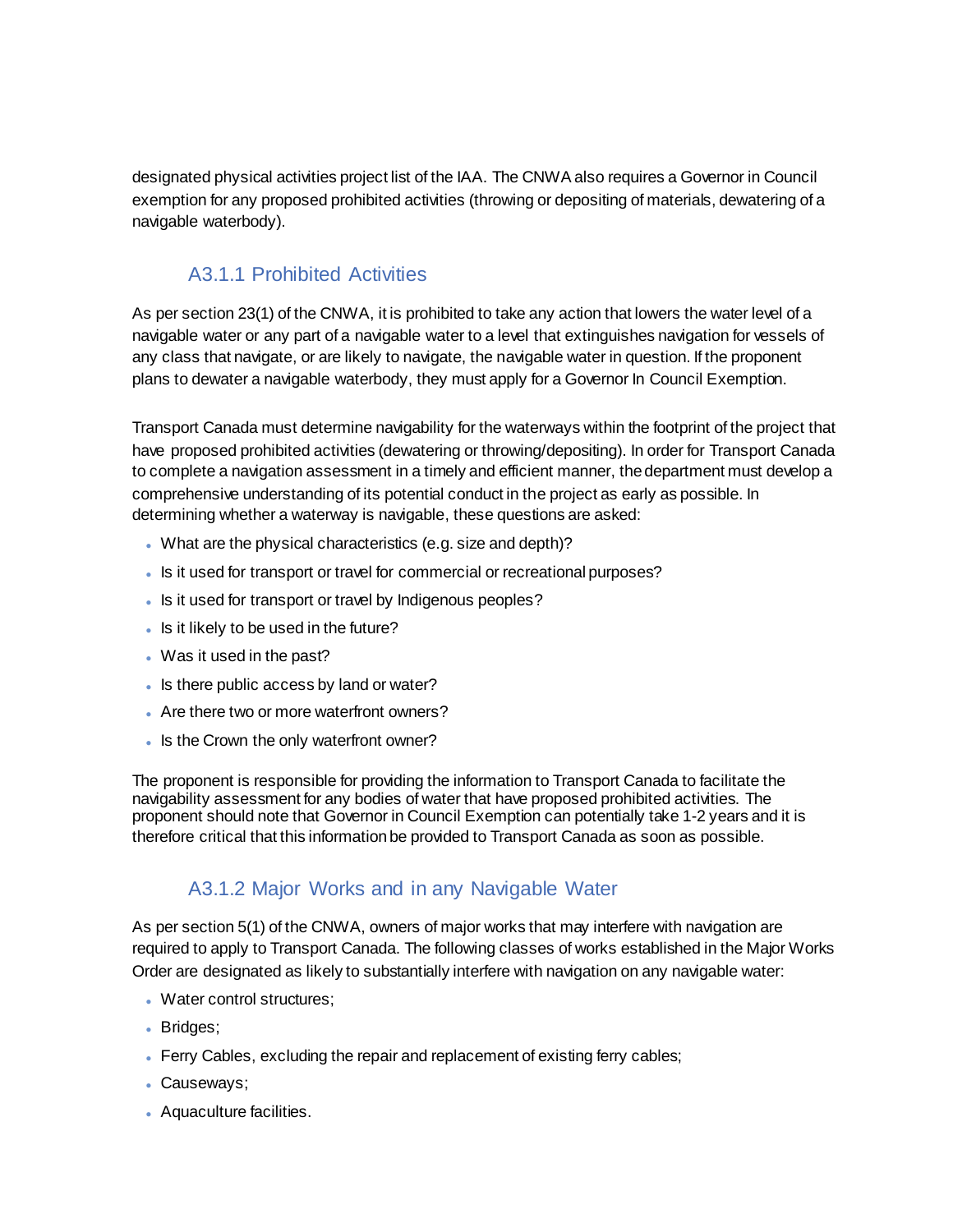#### A3.1.3 Works in navigable waters listed on the Schedule

The CNWA uses a list of waterways (known as the "Schedule") to identify navigable waters where project proponents must apply to Transport Canada for approval. The current Schedule lists 189 navigable waters, including three oceans. The owner of a work – other than a minor work – in, on, over, under, through or across any navigable water that is listed in the Schedule, which may interfere with navigation, must apply to Transport Canada.

#### A3.1.4 Works in navigable waters not listed on the Schedule

The owner of a work – other than a major work or a minor work – in, on, over, under, through or across any navigable water that is not listed on the Schedule, which may interfere with navigation, has the option to either:

- apply to the Minister of Transport; or
- seek authorization through the public resolution process.

The owner of a work – other than a major work or a minor work – in, on, over, under, through or across any navigable water that is not listed on the Schedule, which is not likely to interfere with navigation, may proceed if:

- the work, or its construction, placement, alteration, rebuilding, removal or decommissioning, would not interfere with navigation; and
- the owner deposits information and publishes a public notice before beginning the construction, placement, alteration, rebuilding, removal or decommissioning of the work.

# **A3.2 Regulatory Process**

#### A3.2.1 Application Submission

There are different requirements for owners of works regarding approvals, deposit of information and public notice depending on the type of work, and if the work is located on a navigable water listed on the Schedule. With any application to Transport Canada, the owner is required to deposit information on the proposed work, and to invite interested persons to provide written comments on the owner's proposal to the Minister within 30 days after publication of the notice, or within any other period specified by the Minister. For works that do not interfere with navigation, the owner is required to deposit information on Transport Canada's registry and publish a public notice (a 30 day comment period is not required).

The application process is done online through Transport Canada's External Submission Site. The submission timing depends on the proponent who should consider their operational needs and the time required to process the application. The proponent shall describe the proposed work that could affect navigation and potential alternatives and mitigation strategies to ensure continued navigability.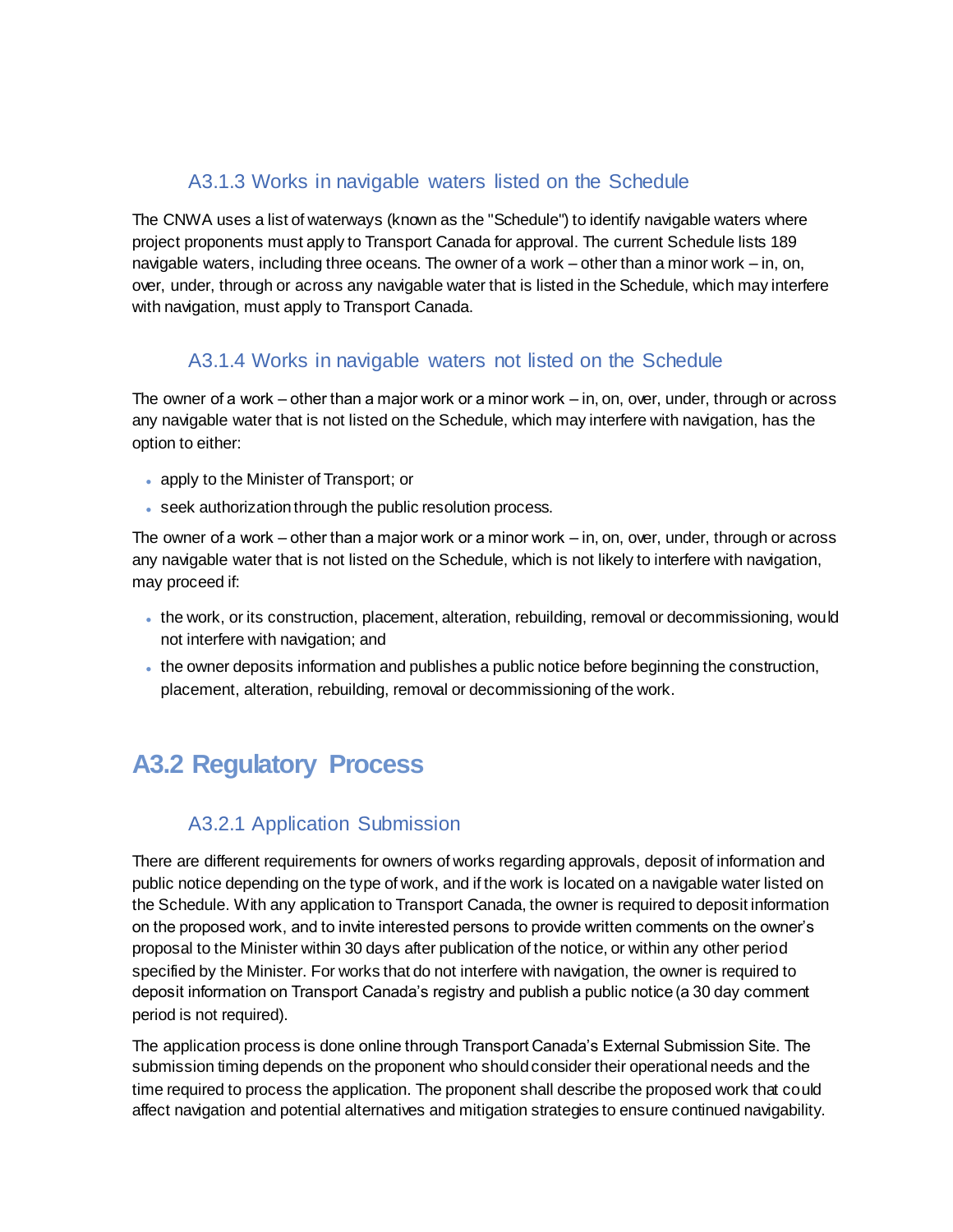The minimum information needed to apply for an approval is:

- a completed Application for Approval;
- a map showing the work's exact project location;
- the legal site description and position of the work in latitude and longitude;
- the plan view drawings (top down) with all related dimensions;
- the profile view drawings (side view) with all related dimensions;
- the general arrangement drawing (depicting new and entire existing work);
- a detailed project description;
- the construction methodology explaining how the work will be done; and
- the expected start and end dates.

#### A3.2.2 Application Analysis and Consultation

Transport Canada analyzes the application to see if the file is complete and if the work will have an impact on navigation. Transport Canada may conduct a site visit and may request additional information.

Should Transport Canada have a role in this Project and it is determined that there will be the potential for adverse impacts to section 35 Aboriginal and/or Treaty rights as a result of Transport Canada's Crown Conduct, the department will consult with Indigenous communities. Where possible, consultation activities will be coordinated with other departments, ministries, and the proponent to streamline the consultation process. Information may be provided by the proponent or by Indigenous communities, if possible, as part of the federal impact assessment process. If information is missing or coordination of consultation is not feasible, Transport Canada will consult independently with Indigenous communities to address questions or concerns related to Transport Canada's role in the project.

Before issuing an approval, the Navigation Protection Program is required by law to consider the following assessment factors:

- . the characteristics of the navigable water in question;
- . the safety of navigation in that navigable water;
- the current or anticipated navigation in that navigable water;
- the impact of the work on navigation, including as a result of its construction, placement, alteration, rebuilding, removal, decommissioning, repair, maintenance, operation or use (this includes impacts of construction methodology, including temporary works, on navigation);
- the impact of the work, in combination with other works, on navigation, if the Minister is provided with, or has in his or her possession, information relating to that cumulative impact;
- any Indigenous knowledge that has been provided to the Minister;
- any comments that the Minister receives from interested persons within the period provided for under subsection 7(4);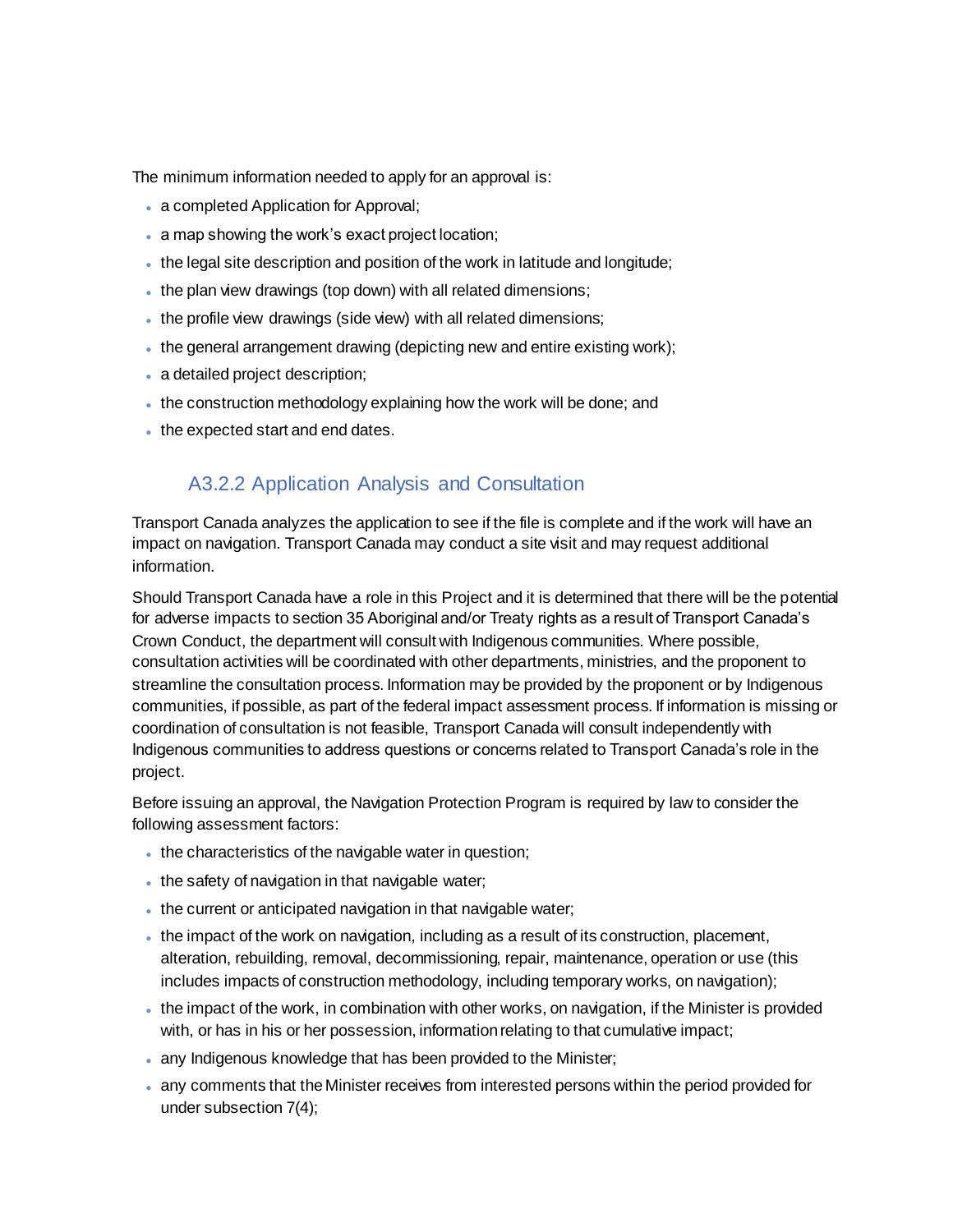- the record of compliance of the owner under CNWA; and
- any other information or factor that he or she considers relevant.

#### A3.2.3 Regulatory Decision

If the Project proposes a Prohibited Activity (dewatering of a navigable waterbody, throwing or depositing of materials), the proponent must submit an Application for a Governor in Council (GiC) Exemption. The Exemption process can take 1-2 years from submission of the completed Application for Exemption. The timeline is subject to the processes and requirements of the GIC and is independent of the IAA. If the Project proposes to construct, place, alter, rebuild, remove or decommission a work in, on, over, under, through or across any navigable water, the works will be subject to the CWNA and may require approval by the Minister of Transport. .

The Minister of Transport issues terms and conditions with the approval of a work to mitigate navigation safety risks and protect the public right to navigation.

# **A3.3 References**

*Canadian Navigable Waters Act*

<https://www.tc.gc.ca/eng/canadian-navigable-waters-act.html>

Guide to the Navigation Protection Program's Notification, Application and Review Requirements [https://tc.canada.ca/en/programs/guide-navigation-protection-program-s-notification-application](https://tc.canada.ca/en/programs/guide-navigation-protection-program-s-notification-application-review-requirements)[review-requirements](https://tc.canada.ca/en/programs/guide-navigation-protection-program-s-notification-application-review-requirements)

Apply to the Navigation Protection Program <https://tc.canada.ca/en/marine/apply-npp>

Navigation Protection Program External Submission Site [https://npp-submissions-demandes-ppn.tc.canada.ca/](https://npp-submissions-demandes-ppn.tc.canada.ca/auth/login-connexion?ret=/&GoCTemplateCulture=en-CA)

# **A3.4 Contact Information**

For more detailed guidance on the CNWA approval process, please contact the Transport Canada regional office:

Navigation Protection Program Transport Canada, Marine Office 100 South Front Street, 1st Floor Sarnia ON N7T 2M4 Phone: 519-383-1863 Fax: 519-383-1989 Email[: NPPONT-PPNONT@tc.gc.ca](mailto:NPPONT-PPNONT@tc.gc.ca)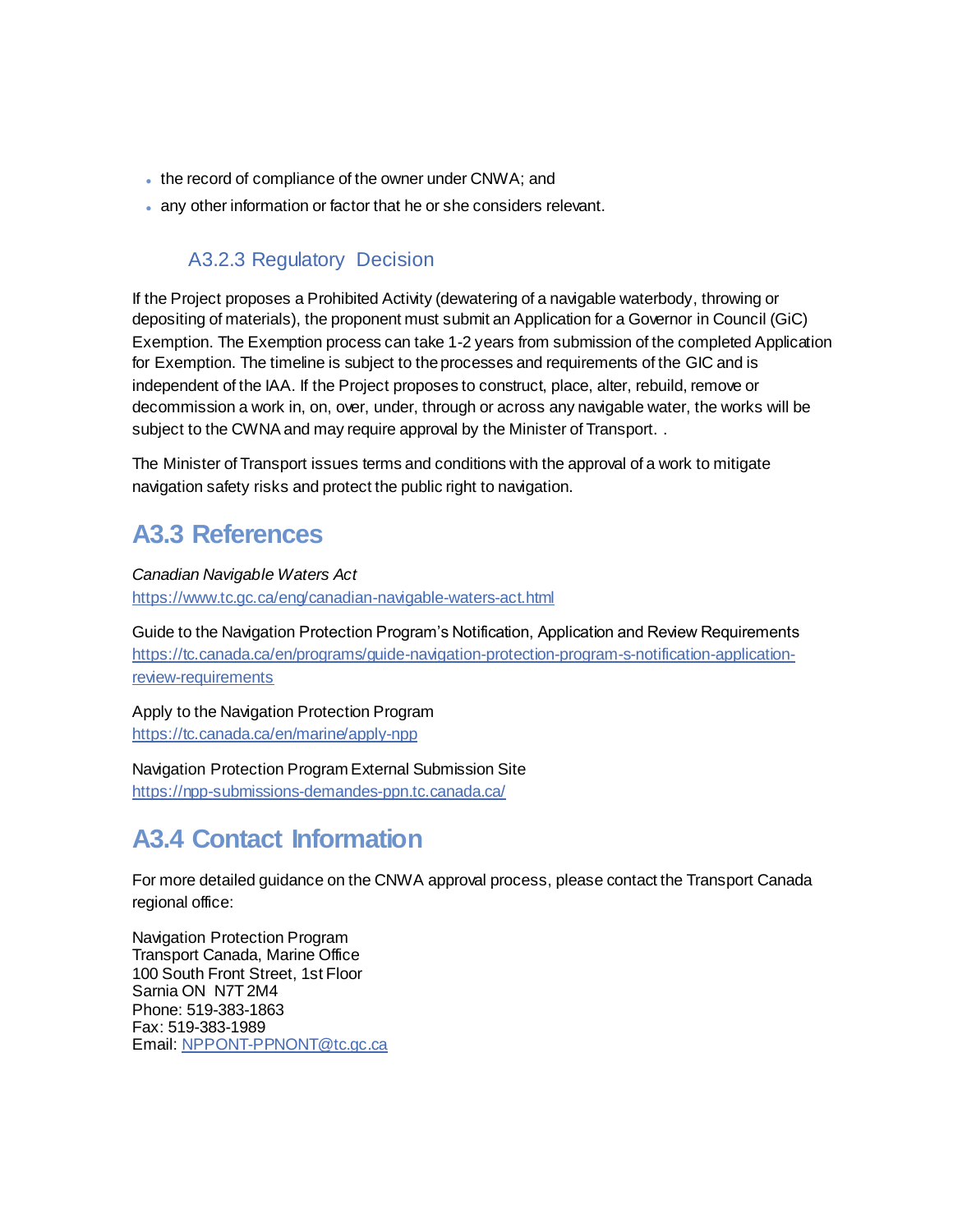# <span id="page-17-0"></span>**A4. License for explosives and magazines under subsection 7(1) of the Explosives Act**

### **A4.1 Description**

This licence is the responsibility of Natural Resources Canada (NRCan).

Under section 6 of the *Explosives Act*, it is prohibited to make or manufacture any explosive, either wholly or in part, except in a licensed factory or to store any explosive in a magazine that is not a licensed magazine.

Under subsection 7(1), the Minister of Natural Resources may issue licences for factories and magazines.

The Minister of Natural Resources may make any licence, permit or certificate referred to in subsection 7(1) subject to any term or condition (in addition to those prescribed by regulations) that the Minister of Natural Resources considers necessary for the safety of any person or property, including, without limiting the generality of the foregoing, compliance with security or safety standards in respect of any factory or magazine or any class thereof that are supplementary to but not inconsistent with those provided for under paragraph 5(g.1).

# **A4.1 Regulatory Process**

#### A4.1.1 Application Submission

The process requires the proponent to submit an application to NRCan for an explosives factory and magazine pursuant to the *Explosives Act*. The timing of the application depends on the proponent.

Several types of plans or drawings are required: area plan, site plan, building layout, process schematics, and piping, instrumentation and equipment layout drawings. The area and site plans are the two that can be considered mandatory.

The area plan should clearly show the location of the site and any neighbouring vulnerable features or hazardous facilities such as dwellings, power lines, and other explosives operations.

A site plan is required for each site. The plan must include:

- distances between operations, including washing/maintenance facilities, ammonium nitrate (AN) storage, fuel storage, vehicle parking areas, fences/barriers, and magazines;
- distances to offices and welfare or administrative areas;
- distances to roads and public thoroughfares; and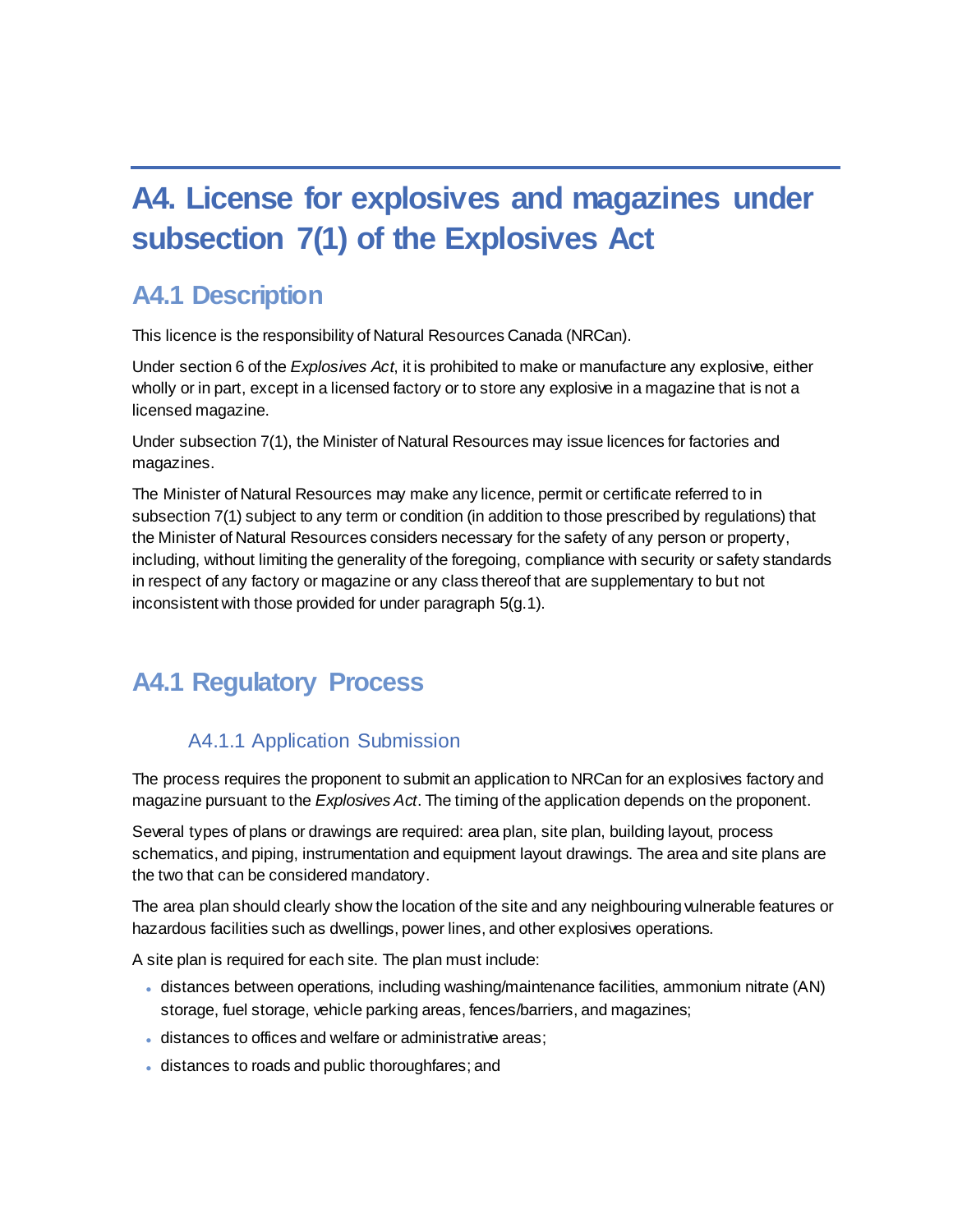distances to dwellings and other assembly points, as well as operating pits, mine facilities, and similar installations.

At a minimum, a spill contingency plan, emergency response plan, and site evacuation plan is required. Supporting documentation, such as operating or maintenance procedures must be shown to be available, where applicable. In specific cases, other documents may be required to support the licence, e.g., a hazard analysis or a risk assessment.

#### A4.1.2 Application Analysis

Following the submission of the application, NRCan reviews it to ensure that all necessary information is available.

#### A4.1.3 Regulatory Decision

Once an impact assessment decision has been rendered and a Notice of Decision has been posted on the Registry, NRCan may issue a decision pursuant to the *Explosives Act* for an explosives factory or magazine within 30 days following receipt of a complete application.

### **A4.2 References**

*Explosives Act (R.S.C. [1985], c. E-17)*

https://laws-lois.justice.gc.ca/eng/acts/E-17/index.html

*Explosives Regulations, 2013* (SOR/2013-211)

<https://laws-lois.justice.gc.ca/eng/regulations/SOR-2013-211/page-1.html>

NRCan, 2014, Guidelines for Bulk Explosives Facilities, Minimum Requirements, 63 pages

<https://www.nrcan.gc.ca/sites/www.nrcan.gc.ca/files/explosives/pdf/2015/G05-01E.pdf>

# **A.4.3 Contact Information**

For more detailed guidance on this licence, please contact the NRCan regional office:

Natural Resources Canada 588 Booth St, Ottawa ON K1A 0E4 Email[: ea-ee@nrcan-rncan.gc.ca](mailto:ea-ee@nrcan-rncan.gc.ca)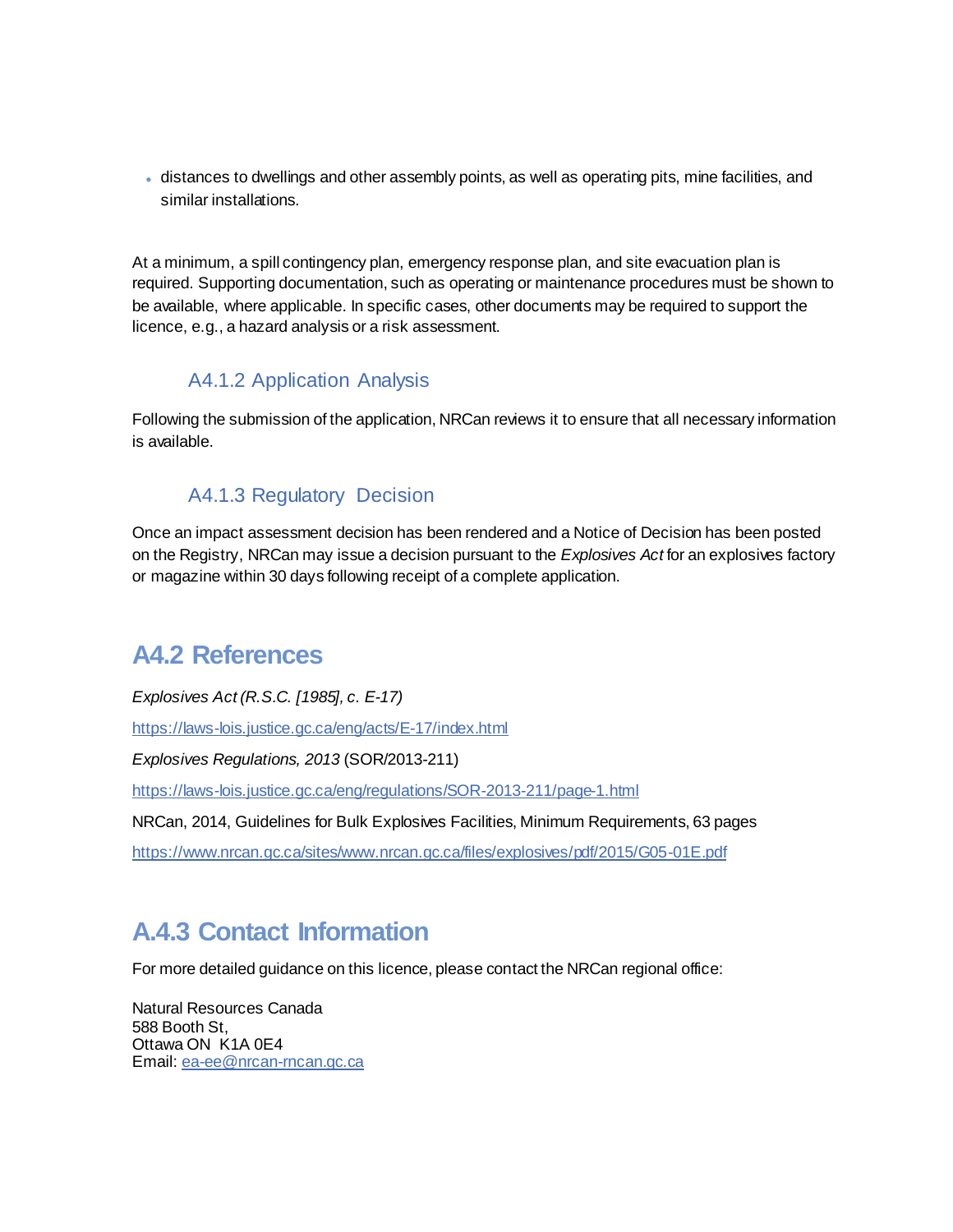# <span id="page-19-0"></span>**A5. Permit under subsection 73(1) of the** *Species at Risk Act*

# **A5.1 Description**

Permits are required by those persons conducting activities affecting wildlife species listed on Schedule 1 of SARA as extirpated, endangered, or threatened and which contravene SARA's prohibitions where they are in force.

#### A5.1.1 General Prohibitions

Pursuant to sections 32 and 33 of SARA (general prohibitions), it is prohibited to:

- kill, harm, harass, capture or take an individual of a species listed under SARA as extirpated, endangered or threatened;
- possess, collect, buy, sell or trade an individual of a species listed under SARA as extirpated, endangered or threatened, or any part or derivative of such an individual; and
- damage or destroy the residence of one or more individuals of a listed endangered or threatened species or of a listed extirpated species if a recovery strategy has recommended its reintroduction into the wild in Canada.

The general prohibitions apply to federal species (migratory birds, as defined by the *Migratory Birds Convention Act, 1994*, and aquatic species covered by the *Fisheries Act*) everywhere in Canada and to other listed species where found on federal land.

Under sections 34 and 80 of SARA, prohibitions relative to individuals and residences may apply on lands other than federal lands for species that are not aquatic species or migratory birds protected under the *Migratory Birds Convention Act*, 1994 under an Order in Council.

#### A5.1.2 Critical Habitat Prohibitions

Under subsections 58(1) and 61(1) of SARA, no person shall destroy any part of the critical habitat of any listed endangered species or of any listed threatened species — or of any listed extirpated species if a recovery strategy has recommended the reintroduction of the species into the wild in Canada.

The Act requires that critical habitat on federal lands, or for aquatic species anywhere, be legally protected. A ministerial Order may be used to bring the SARA prohibitions relative to critical habitat into force in these circumstances.

Under sections 61 and 80 of SARA, prohibitions relative to critical habitat may apply on non-federal lands under an Order in Council.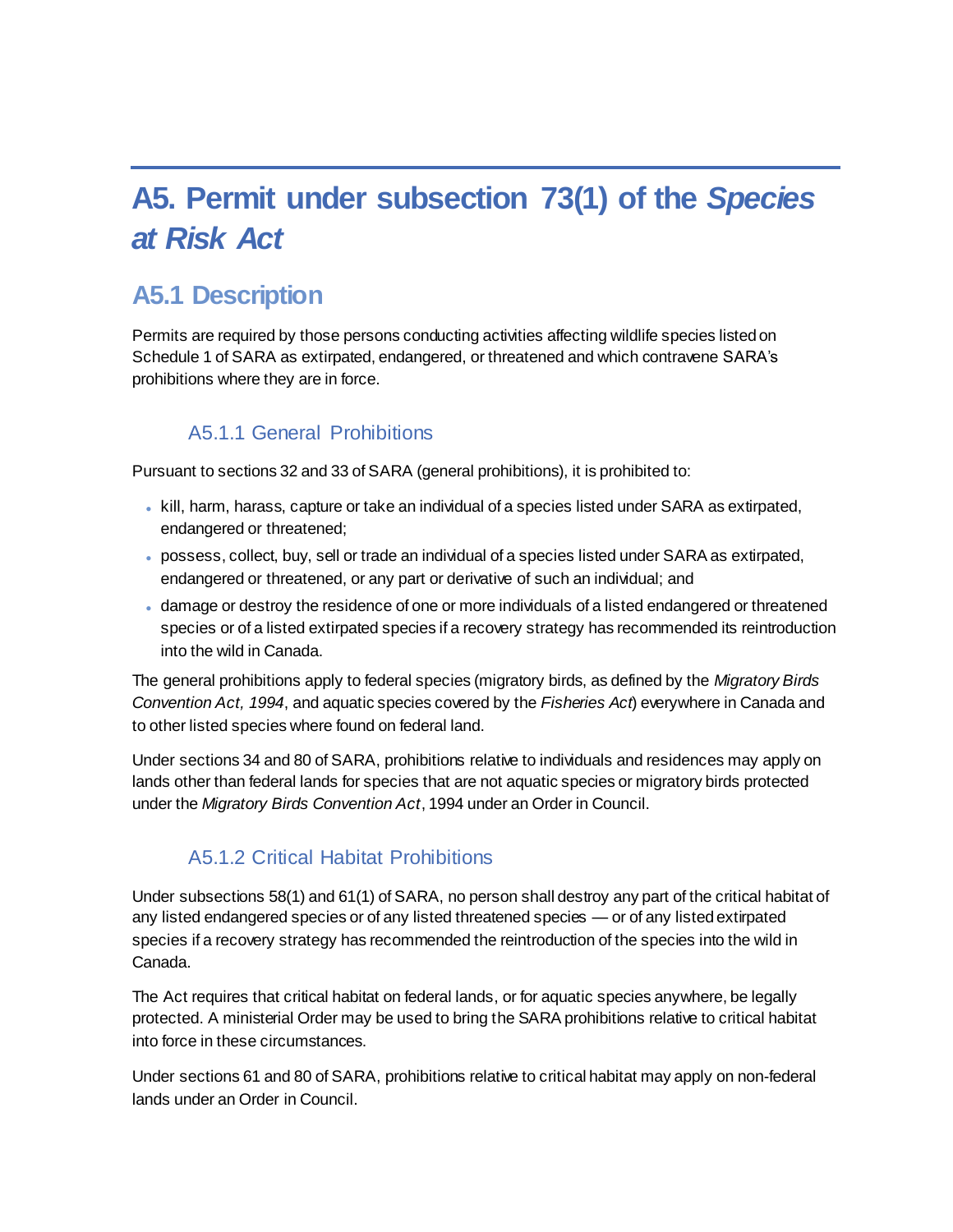#### A5.1.3 Applicable situations

Under section 73, the competent minister may enter into an agreement or issue a permit authorizing a person to engage in an activity affecting any listed endangered, threatened or extirpated species, any part of its critical habitat, or the residences of its individuals, if the proposed activity falls under one or more of the following purposes:

- The activity is scientific research relating to the conservation of the species and conducted by qualified persons;
- . The activity benefits the species or is required to enhance its chance of survival in the wild;
- Affecting the species is incidental to the carrying out of the activity.

#### A5.1.4 Responsibilities

Responsibility for implementing SARA lies with the Ministers responsible for DFO, Parks Canada Agency (PCA) and ECCC.

- DFO is responsible for considering permit applications with respect to aquatic species (as defined by SARA), other than individuals of species in the waters situated on federal lands administered by the PCA. An "aquatic species" under SARA includes:
	- fish, shellfish, crustaceans and marine animals including any parts thereof;
	- $\circ$  all of their life stages, such as eggs, sperm, spawn, larvae, spat and juvenile stages of fish; and
	- $\circ$  marine plants, including all benthic and detached algae, marine flowering plants, brown algae, red algae, green algae and phytoplankton.
- PCA is responsible for considering permit applications with respect to individuals in or on federal lands administered by PCA, including aquatic species (as defined by SARA) as well as terrestrial species.
- ECCC is responsible for considering permit applications with respect to all individuals that are not under the responsibility of PCA or DFO. This includes all terrestrial species on federal land and any land affected by a protection order issued under SARA, and for migratory birds wherever they are found.

If a competent department issues an authorization, licence or permit under another federal Act, authorizing a person or organization to engage in an activity affecting a listed wildlife species, any part of its critical habitat or the residences of its individuals, this authorization, licence or permit can act as a SARA permit, provided that the competent minister is of the opinion that the requirements of subsections 73(2) to (6.1) are met and complies with the requirements of subsection 73(7).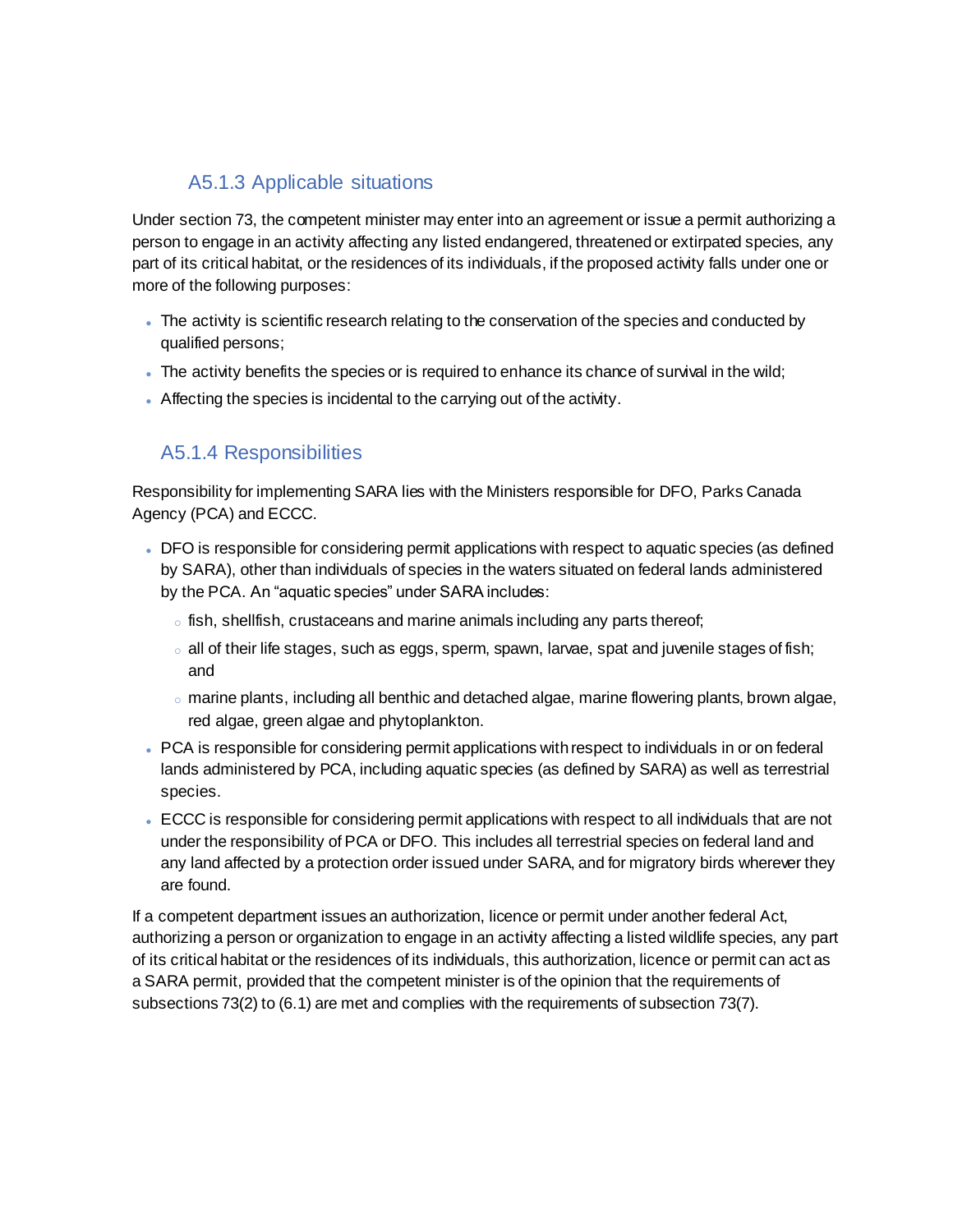# **A5.2 Regulatory process**

Proponents must submit an application to the DFO, ECCC or PCA Regional Office in a manner and form satisfactory to these organizations.

#### A5.2.1 Application submission for an aquatic species at risk

To seek a permit under SARA from DFO, the proponent must submit an application to the relevant regional office of the Fish and Fish Habitat Protection Program (refer to section A.1.4 of the Permitting Plan for contact information). The timing of when the application is submitted is determined by the proponent. If the proponent is also seeking a *Fisheries Act* authorization, the process to apply for a SARA permit can be combined with the process to seek a *Fisheries Act* authorization.

#### A5.2.2 Application submission for a terrestrial species at risk

To obtain a permit from ECCC, proponents must submit an application using the Species at Risk Permit System found on th[e Species at Risk Public Registry](https://wildlife-species.canada.ca/SPLEP-SARAPS/index.cfm?fuseaction=home.main&lang=Fr) and provide the required information detailed in the application.

#### A5.2.3 Application analysis and consultation

An analysis of the application is conducted by ECCC, PCA, or DFO upon receipt of the application, although there may be occasions when the competent minister will require additional information. A focus of the analysis is on how the application meets the pre-conditions listed under subsection 73(3). Authorizations may be issued only if the competent minister is of the opinion that all three of the following pre-conditions are met:

- All reasonable alternatives to the activity that would reduce the impact on the species have been considered and the best solution has been adopted;
- All feasible measures will be taken to minimize the impact of the activity on the species or its critical habitat or the residences of its individuals;
- The activity will not jeopardize the survival or recovery of the species.

During this analysis stage, and before the regulatory decision, ECCC, PCA or DFO may undertake additional Indigenous consultations, as required under subsections 73(4) and 73(5) or SARA.

#### A5.2.4 Regulatory decision

The *Permits Authorizing an Activity Affecting Listed Wildlife Species Regulations* specify that the competent minister must issue a permit or notify the applicant that the permit has been refused within 90 days following the receipt of the application. This time limit is suspended if the application is incomplete and the applicant is notified. The time limit suspension ends when all the information is received from the applicant.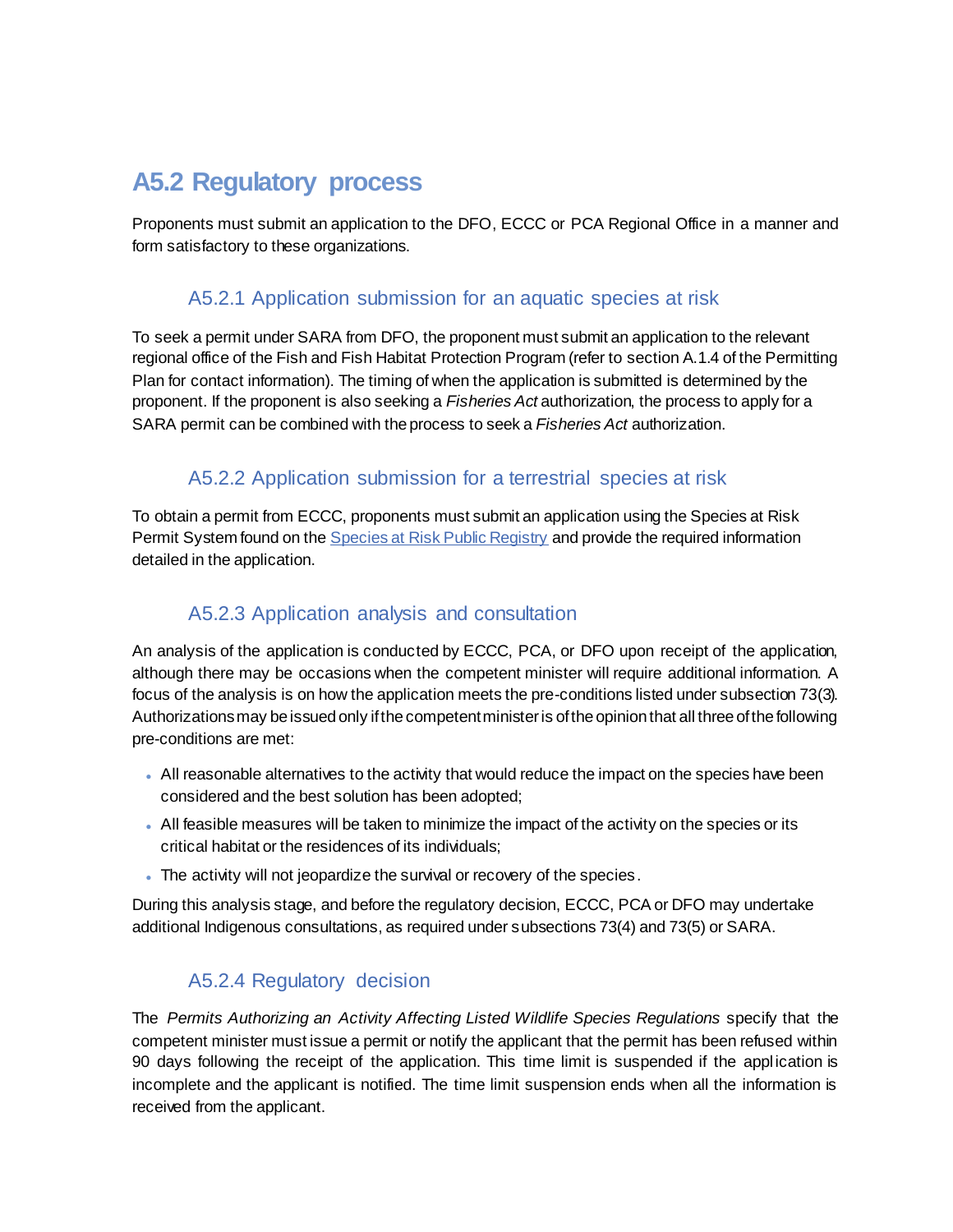The Regulations also specify that the 90-day time limit does not apply in the following circumstances:

- Additional consultations are necessary, including consultations with wildlife management boards and bands under the *Indian Act* which are required by subsections 73(4) and (5) of SARA;
- Another Act of Parliament or land claims agreement requires that a decision be made before the competent minister issues or refuses to issue a permit;
- The terms and conditions of a permit previously issued to the applicant have not been met;
- The applicant requests or agrees that the time limit not apply;
- The activity described in the permit application is modified before the permit is issued or refused.

For activities requiring a decision under the the IAA, permit applications are not subject to the 90-day timeline because another Act of Parliament requires that a decision be made before the competent minister issues or refuses to issue a SARA permit. These applications can be reviewed concurrently with the impact assessment to facilitate alignment of the authorization securing processes.

If fauna and flora surveys are necessary to obtain more baseline information about SARA listed species at risk that may be impacted by a project, SARA permits may be required if these surveys affect individuals of species, their residence or critical habitat (for example, if they require capture, handling, fencing, baiting, disturbing of normal behaviour, etc.). Permit applications for these fauna and flora surveys would be subject to the 90-day timeline.

It is the proponent's responsibility to identify and carry out all species at risk surveys necessary to support the permit application and review, and to monitor for additional species being listed during the planning of their Project. Proponents are invited to consult early with the Canadian Wildlife Service on survey plans.

### **A5.3 References**

*Species at Risk Act* (S.C. 2002, c. 29) <https://laws-lois.justice.gc.ca/eng/acts/S-15.3/>

*Permits Authorizing an Activity Affecting Listed Wildlife Species Regulations* <https://laws-lois.justice.gc.ca/eng/regulations/SOR-2013-140/index.html>

Permitting for aquatic species at risk under SARA <https://www.dfo-mpo.gc.ca/species-especes/sara-lep/permits-permis/index-eng.html>

Permitting for terrestrial species at risk under SARA <https://wildlife-species.canada.ca/SPLEP-SARAPS/index.cfm?fuseaction=home.main&>

Species at Risk Public Registry <https://www.canada.ca/en/environment-climate-change/services/species-risk-public-registry.html>